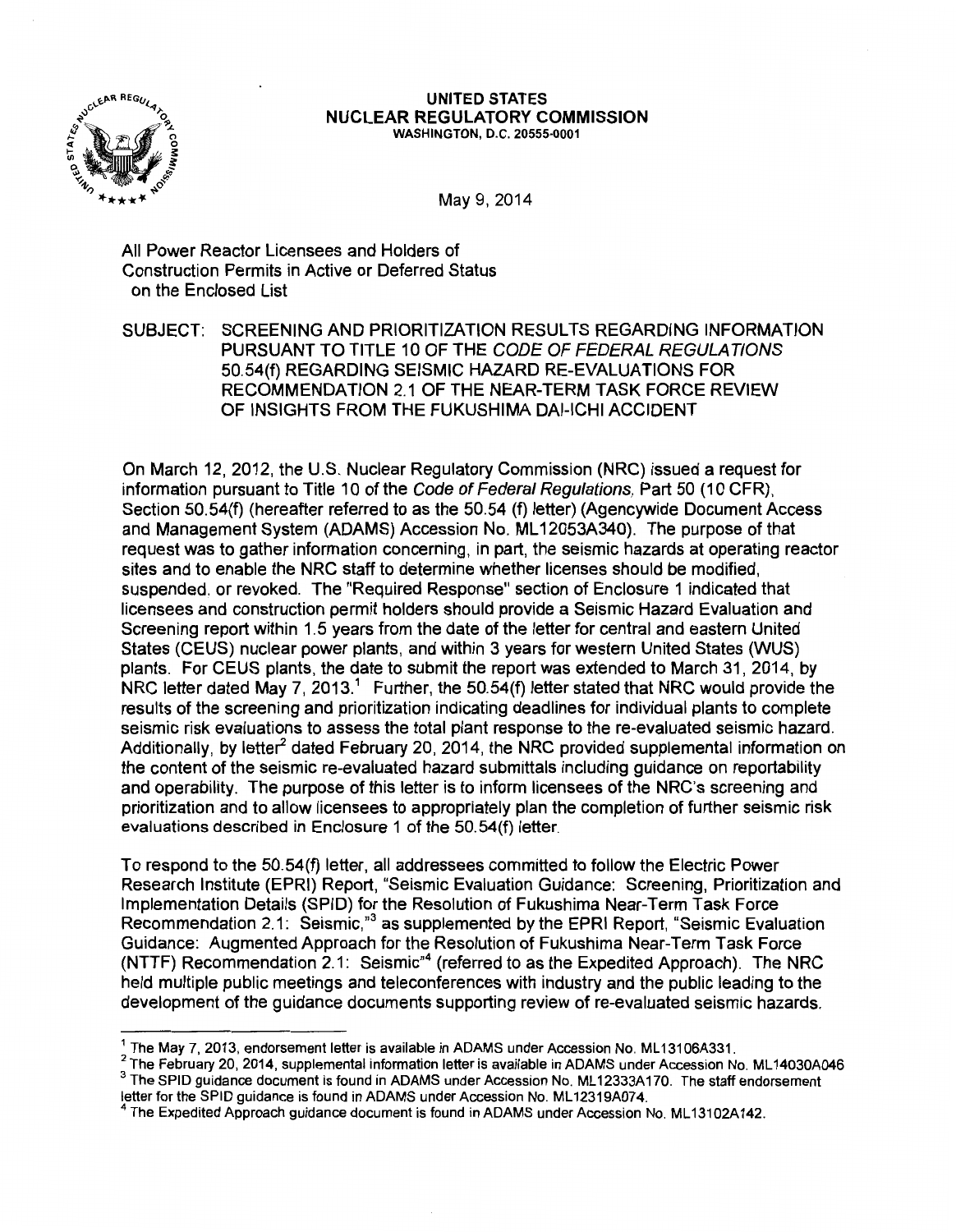Licensees submitted the re-evaluated seismic hazards or letter of intent to provide the hazard for their sites by letters dated March 2014 (references are provided in Enclosure 3 of this letter). The NRC staff conducted the screening and prioritization review of the submittals by assessing each licensee's screening evaluation and hazard analysis utilizing the endorsed SPID guidance.

### INTERIM EVALUATIONS<sup>5</sup>

The 50.54(f) letter requested that licensees provide "interim evaluations and actions taken or planned to address the higher seismic hazard relative to the design basis, as appropriate, prior to completion of the risk evaluation." For those plants where the re-evaluated seismic hazard exceeds the seismic design basis, licensees stated they will provide interim evaluations to demonstrate that the plant can cope with the higher re-evaluated seismic hazard while the longer term seismic risk evaluations are ongoing. In support of licensee interim evaluations, the Nuclear Energy Institute (NEI) by letter<sup>6</sup> dated March 12, 2014, provided an EPRI study that estimated fleetwide seismic risk and provided a discussion of the inherent seismic design margins for structures, systems, and components (SSCs).

The March 12, 2014, EPRI fleetwide study calculated seismic risk following the approach the NRC staff used in 2010 for the Safety/Risk Assessment conducted as part of Generic Issue (GI)-199, "Implications of Updated Probabilistic Seismic Hazard Estimates in Central and Eastern United States on Existing Plants<sup>"7</sup>. The EPRI study concluded that "site-specific seismic hazards show that there [ ... ] has not been an overall increase in seismic risk for the fleet of U.S. plants" based on the re-evaluated seismic hazards. As such, the "current seismic design of operating reactors continues to provide a safety margin to withstand potential earthquakes exceeding the seismic design basis." Lastly, the March 12, 2014, NEI letter provided "Perspectives on the Seismic Capacity of Operating Plants," which (1) assessed a number of qualitative reasons why the design of SSCs inherently contain margin beyond their design level, (2) discussed industrial seismic experience databases of performance of industry facility components similar to nuclear SSCs, and (3) discussed earthquake experience at operating plants.

In their March 2014 submittals, licensees confirmed that the conclusions of the EPRI fleetwide study apply to their plants. The submittals also discussed completing plant seismic walkdowns as part of NTTF Recommendation 2.3 in order to verify that the current plant configuration is consistent with the licensing basis. In addition, licensees described any insights gained from previous seismic evaluations.

To assess each licensee's interim evaluations, the NRC staff reviewed the fleetwide study as well as each licensee's plant-specific discussion. The results of the staff's independent review confirm that fleetwide seismic risk estimates are consistent with the approach and results used in the Gl-199 safety/risk assessment. As a result, the staff has confirmed that the conclusions reached in Gl-199 safety/risk assessment remain valid and that the plants can continue to operate while additional evaluations are conducted.

 $^5$  Enclosure 1 of this letter provides a Glossary of Seismic Evaluations<br><sup>6</sup> Industry-issued letter on seismic risk evaluations for plants in the Central and Eastern United States is available in ADAMS under Accession No. ML14083A596.<br><sup>7</sup> Results of Safety/Risk Assessment of GI-199 is available in ADAMS under Accession No. ML100270582.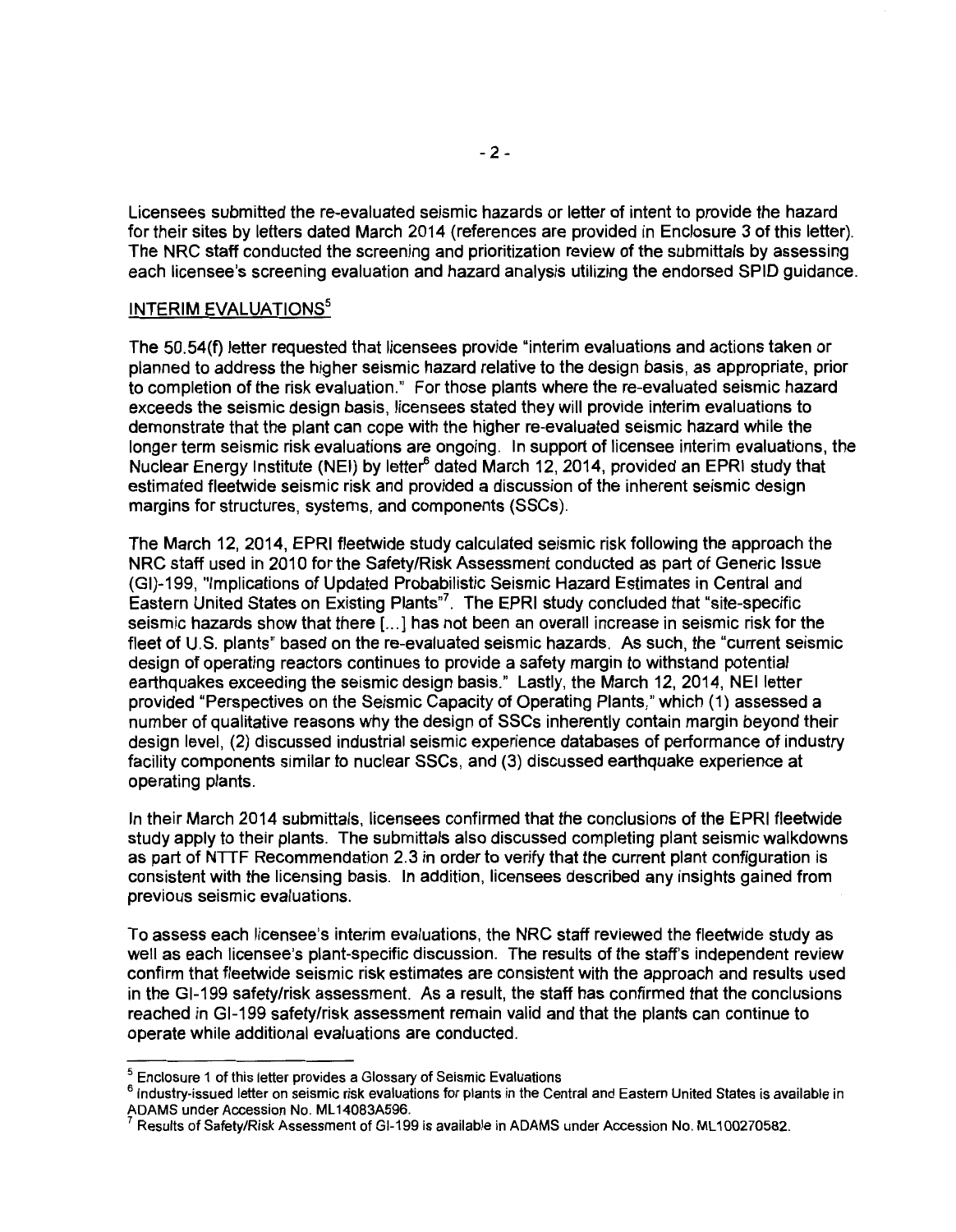The interim evaluation is a first step in the near-term assessment of the plant's capacity to withstand the re-evaluated hazard. Also in the near-term, by December 2014, plants with a higher re-evaluated hazard will complete an "Expedited Approach" to evaluate and identify reinforcements, if necessary, for certain equipment to ensure a safe shutdown pathway can withstand the higher seismic ground motion.

#### SCREENING PROCESS

As defined in the 50.54(f) letter and the SPID guidance, the seismic hazard re-evaluations were conducted using current analysis methods and guidance. The licensees' responses to the 50.54(f) letter provided seismic hazard re-evaluation results, which were the focus of the NRC staff's initial screening and prioritization review.

Although the safe shutdown earthquake (SSE) is commonly referred to as a single number, this number represents a distribution of ground motions that occur over a range of spectral frequencies. This results in a curve of ground acceleration over frequency. The ability of equipment and structures in the plant to withstand the effects of ground motions is frequency specific. For the purposes of the licensees' analyses and NRC staff's review, the SPID guidance identifies three frequency ranges that are of particular interest: 1-10 Hz, a low frequency range of <2.5 Hz, and a high frequency range of >10 Hz. The different ranges have been identified due to the different types of structures and equipment that may be impacted by ground motions in that range. For example, large components generally are not affected significantly by high frequencies (i.e., >10 Hz). The frequency range 1-10 Hz is the focus for this portion of the risk evaluation, as this range has the greatest potential effect on the performance of equipment and structures important to safety. For other frequency ranges, discussed below, limited-scope evaluations will be conducted, when appropriate.

In accordance with the SPID and Expedited Approach guidance, the re-evaluated seismic hazard determines if additional seismic risk evaluations are warranted for a plant. Specifically, the re-evaluated ground motion response spectra (GMRS) in the 1-10 Hz frequency range is compared to the existing SSE:

- If the re-evaluated GMRS, in the 1-10 Hz range, is less than the plant's existing SSE, then the plant screens out of conducting further seismic risk evaluations.
- If the GMRS, in the 1-10 Hz range, is greater than the existing SSE, then the plant will complete the Expedited Approach (including the Interim Evaluation). Most plants that meet this criterion also screen in to conduct a seismic risk evaluation and have committed to conduct high frequency and spent fuel pool evaluations.
- The SPID guidance provides criteria for a plant with a GMRS above the SSE, but bounded by the Individual Plant Examination for External Events (IPEEE) capacity spectrum. To use the IPEEE capacity spectrum to screen out of conducting a seismic risk evaluation, the licensee needed to demonstrate the adequacy of the plant's IPEEE evaluation by meeting the criteria in the SPID. If the IPEEE capacity is greater than the GMRS in the 1-10 Hz range, the plant screens out of conducting a seismic risk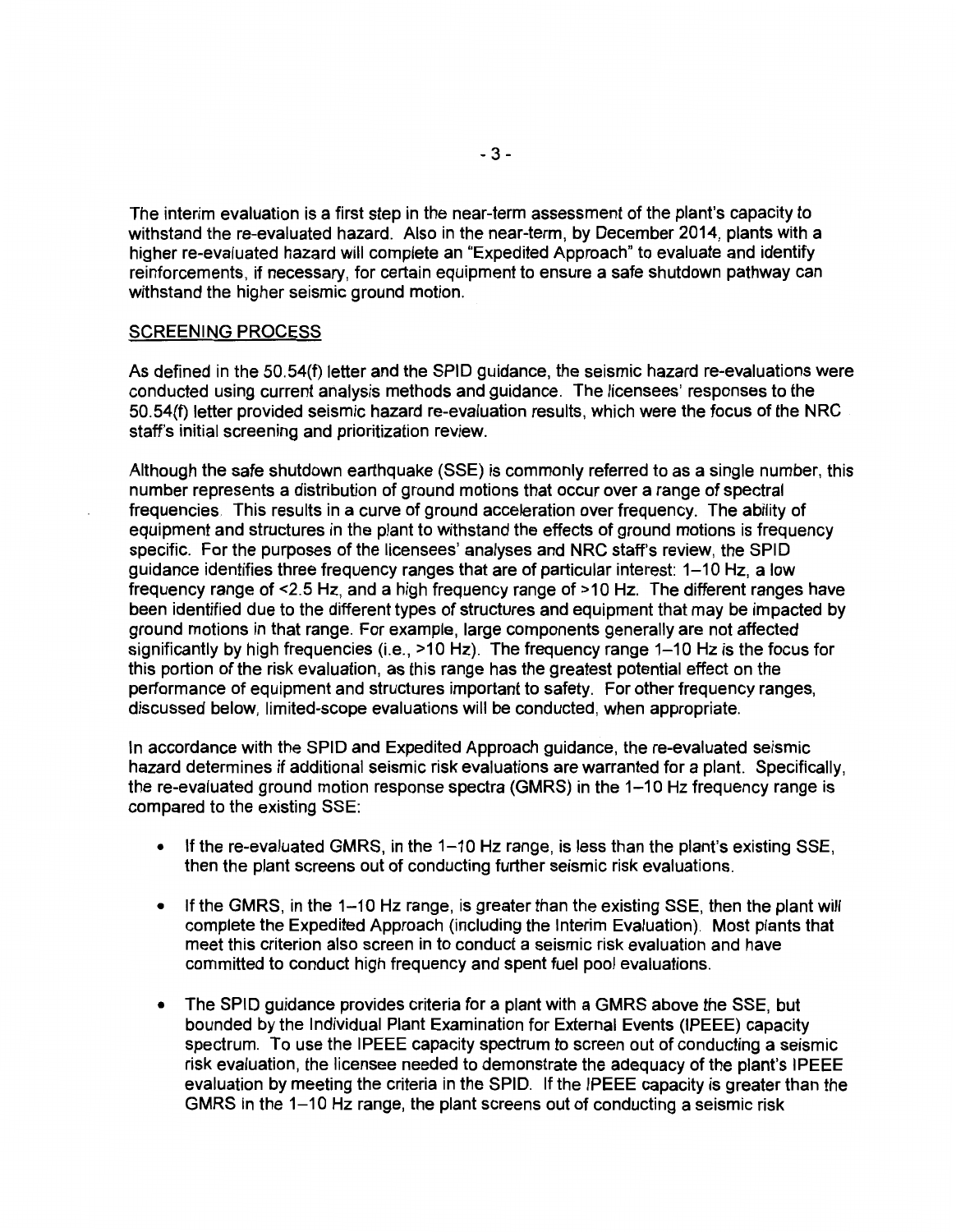evaluation. However, these plants have committed to evaluate the spent fuel pool at the re-evaluated hazard level, as spent fuel pools were not analyzed in the IPEEE program.

In addition, if the GMRS meets the low hazard threshold, which is described in the SPID, and only exceeds the SSE below 2.5 Hz, the licensee will perform a limited evaluation of equipment potentially susceptible to low frequency motions. Similarly, if the GMRS exceeds the SSE only above 10 Hz, then the licensee will perform an evaluation of the equipment or structures susceptible to that specific range of ground motion.

Enclosure 2 provides the staff's determination of priority for plants that screen in to conduct a seismic risk evaluation, and identification of plants to complete limited-scope evaluations (i.e., spent fuel pool, high frequency, or low frequency). Additionally, the enclosure identifies plants that screen out of any further evaluations.

#### CONDITIONAL SCREENING

As discussed in public meetings<sup>8</sup> and a February 20, 2014 letter, the staff anticipated the possibility of not being able to complete the determination for conducting a seismic risk evaluation for some plants in the 30-day review period under certain circumstances. For example, if a licensee provided a unique submittal or deviated from the SPID guidance, additional time for the review might be needed. For other submittals, the staff's independent GMRS assessment could differ from the GMRS provided in the March 2014 submittals, and these differences need to be better understood before determining if a plant would screen out from further evaluation. Accordingly, during the NRC screening and prioritization process, the staff did identify some plants for which a determination could not be made and interactions with the licensees are needed to reach resolution. The staff determined these plants are "conditionally screened-in" for the purposes of prioritizing and conducting additional evaluations.

Plants identified as "conditional screen-in" should submit the Expedited Approach by December 31, 2014 and, until a final determination is made, conduct a seismic risk evaluation as prioritized in Enclosure 2. Those plants identified as "conditional screen-in," which based on their screening assessment, did not submit an interim evaluation in the March 2014 submittal, should complete the interim evaluations, identify any associated actions, and submit the results to the NRC by no later than June 6, 2014.

For plants identified as "conditional screen-in", after interactions with licensees have occurred, the staff will make a final screening and prioritization determination and provide a letter to each impacted licensee. If the plant remains screened in, the final screening letter also will affirm or update the plant priority for further evaluations. If the plant screens out, the final screening letter also will determine if the plant needs to complete limited-scope evaluations (i.e., spent fuel pool, high frequency, or low frequency).

<sup>&</sup>lt;sup>8</sup> Discussion as part of public meetings dated January 23, February 5, February 10, and March 25, 2014 (ADAMS Accession Nos. ML14028A062, ML14050A055, ML 14050A084, and ML 14091A102, respectively)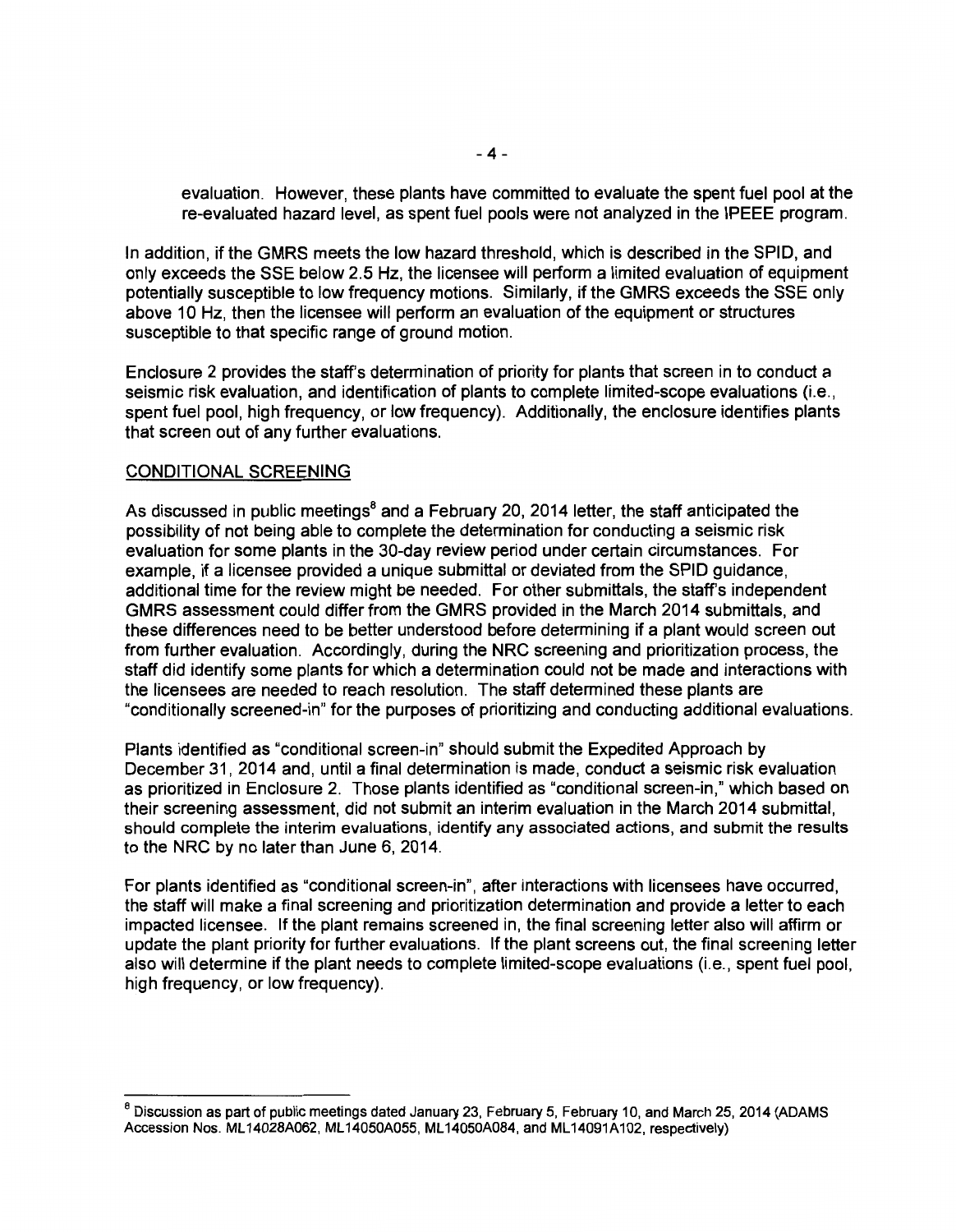### PLANT PRIORITIZATION

The NRC grouped the "screened in" (including those conditionally screened in) plants into three groups, which (i) reflects the relative priority for conducting a seismic risk evaluation that compares each plant's current capabilities to the re-evaluated seismic hazard, and (ii) accounts for the appropriate allocation of limited staff and available expertise for reviewing and conducting seismic risk evaluations. During the prioritization review, the staff considered each licensee's re-evaluated hazard submittals, seismic risk insights from Gl 199 "Implications of Updated Probabilistic Seismic Hazard Estimates in Central and Eastern United States on Existing Plants," and the staff's confirmatory analysis of the seismic hazard.

Enclosure 2 provides the plant prioritizations for completing the seismic risk evaluations. To prioritize the plants, staff examined certain key parameters such as (1) the maximum ratio of the new re-evaluated hazard (GMRS) to the SSE in the 1-10Hz range; (2) the maximum ground motion in the 1-10Hz range; and (3) insights from previous seismic risk evaluations. As such, Group 1 plants are generally those that have the highest re-evaluated hazard relative to the original plant seismic design basis (GMRS to SSE) as well as ground motions in the 1-10Hz range that are generally higher in absolute magnitude. Group 1 plants are expected to conduct a seismic risk evaluation and submit it by June 30, 2017. Group 2 plants are also expected to conduct a seismic risk evaluation, which should be submitted by December 31, 2019.

Enclosure 2 also provides a list of Group 3 plants. Group 3 plants have GMRS to SSE ratios that are greater than 1, but the amount of exceedance in the 1-10 Hz range is relatively small, and the maximum ground motion in the 1-10 Hz range is also not high. Given the limited level of exceedance of the Group 3 plants, staff is evaluating the need for licensees to conduct a seismic risk evaluation in order for the staff to complete its regulatory decision making. However, the staff has had insufficient review time with the recently submitted seismic hazard submittals to reach a conclusion. After further review of the seismic hazard re-evaluations and the Expedited Approach submittals, the staff will decide which Group 3 plants need to complete a risk evaluation. Risk evaluations for Group 3 plants are due by December 31, 2020.

### NEXT STEPS

For plants that screen in to conduct a risk evaluation, the licensees should finalize and submit each plant's Expedited Approach no later than December 31, 2014. In accordance with the endorsed guidance, the staff acknowledges that the December 2014 Expedited Approach submittal will focus on plant equipment (i.e. safe shutdown pathway<sup>9</sup>) evaluations and modifications, as necessary, prior to submitting the plant seismic risk evaluations.

Additionally, the schedule milestones and content of limited-scope evaluations will require additional development and coordination with stakeholders. For example, for the high frequency evaluation, an industry study of the effects for sensitive equipment is currently in progress. Furthermore, recent assessments by the NRC staff and related decisions by the Commission may justify revisions to the existing guidance regarding the limited-scope evaluations of spent fuel pools at some sites. As needed, the NRC staff will initiate discussions

<sup>&</sup>lt;sup>9</sup> Section 3 of the Expedited Approach guidance (ADAMS No. ML13102A142) provides a process to identify a single seismically robust success path using a subset of installed plant equipment, FLEX equipment and connection points.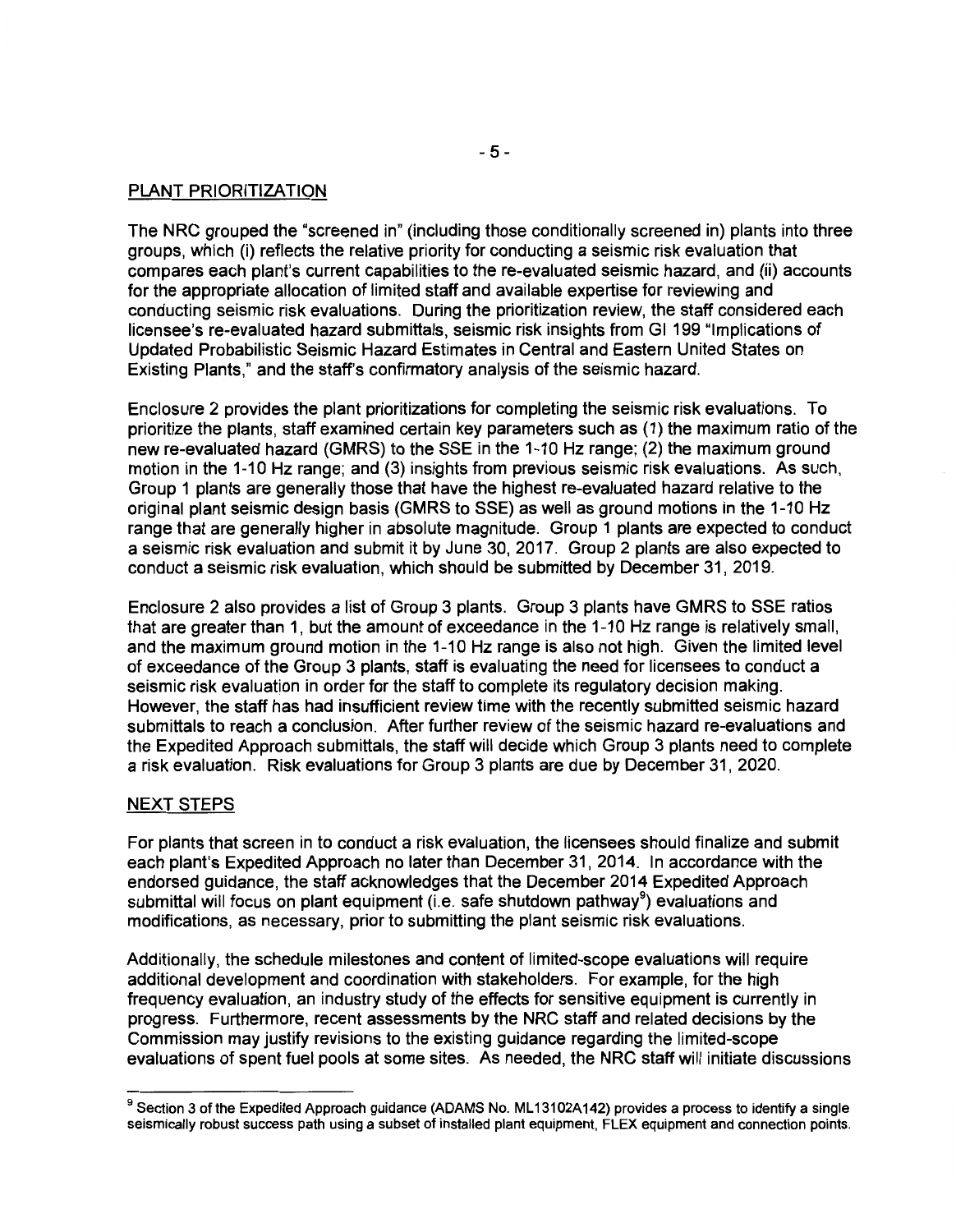with stakeholders in the near future as part of the development of any revised guidance documents. Given the generic nature of the limited-scope evaluations, it is expected that these evaluations will be completed for plants within the next two years.

This letter transmits the NRC staff's results of the seismic hazard submittals for the purposes of screening and prioritizing the plants. It does not convey the staff's final determination regarding the adequacy of any plant's calculated hazard. As such, the NRC staff will continue its review of the submitted seismic hazard re-evaluations, and may request additional plant-specific information to support this review. The staff has placed a high priority on this review for the early identification of issues that might adversely affect each licensee's seismic risk evaluations. Initial interactions with licensees will occur as soon as practicable. The NRC staff plans to issue a staff assessment on the re-evaluated seismic hazard once each review is completed in approximately 12 to 18 months.

If you have any questions on this matter, please contact your NRC licensing Project Manager.

Sincerely,

Uhli p.E.L.

Eric J. Leeds, Director Office of Nuclear Reactor Regulation

Enclosures:

- 1. Glossary of Evaluations
- 2. Screening and Prioritization Results
- 3. List of Licensee March 2014 Re-evaluated Seismic Hazard Submittals
- 4. List of Addressees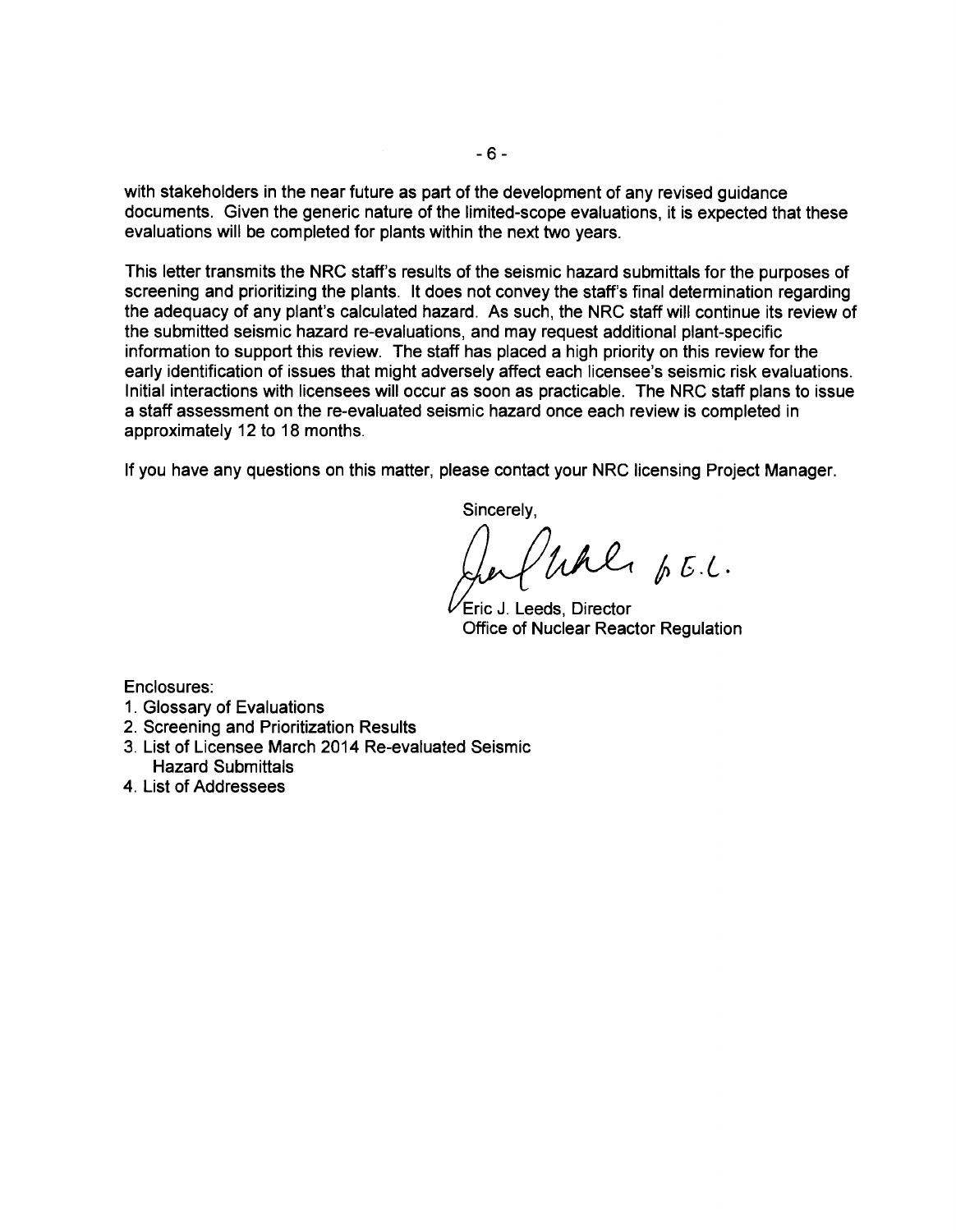### Glossary of Evaluations

### Associated with Near-Term Task Force Recommendation 2.1 Seismic Hazard Re-evaluations

**Interim Evaluation or Actions-** An immediate licensee and NRC review of the re-evaluated hazard to determine whether actions are needed to assure plant safety while further evaluations are ongoing. The staff has completed its review and concluded that, based on the licensees' interim evaluations and actions, all central and eastern United States (CEUS) plants are safe for continued operations. Interim evaluations and actions are provided in Section 5.0, "Interim Actions," of the licensee submittals.

**Expedited Approach-** A near-term licensee evaluation to be completed by December 31, 2014, for CEUS plants whose re-evaluated hazard exceeds the current design basis for the safe shutdown earthquake hazard level. The evaluation looks at the systems and components that can be used to safely shut down a plant under the conditions of a station blackout (i.e., no alternating current power is available) and loss of ultimate heat sink. The expedited approach will either confirm that a plant has sufficient margin to continue with a longer-term evaluation without any modifications, or confirm the need to enhance the seismic capacity to assure they can withstand the re-evaluated hazard. The Expedited Approach guidance document is found in the Agencywide Documents Access and Management System under No. ML13102A142.

**Seismic Risk Evaluation - Longer-term seismic risk evaluation provides the most** comprehensive information to make regulatory decisions, such as whether to amend a plant's design or licensing basis or make additional safety enhancements. These evaluations provide information to make risk-informed decisions. The staff will use this information in conjunction with the existing regulatory tools, such as backfit analysis, to decide on further regulatory actions. The longer-term seismic risk evaluations could be either a Seismic Margins Analysis or a Seismic Probabilistic Risk Assessment, depending on the magnitude of the exceedance.

Limited-Scope Evaluations - These include i) Spent Fuel Pool Evaluation, ii) High Frequency Evaluation, and iii) Low Frequency Evaluation. Respectively, these evaluations are focused on the following: i) spent fuel pool components and systems capable of draining water inventory to the level of the spent fuel, ii) a review of components susceptible to high frequency accelerations (e.g. electrical relays), and iii) a review of components susceptible to low frequency accelerations (e.g. water storage tanks).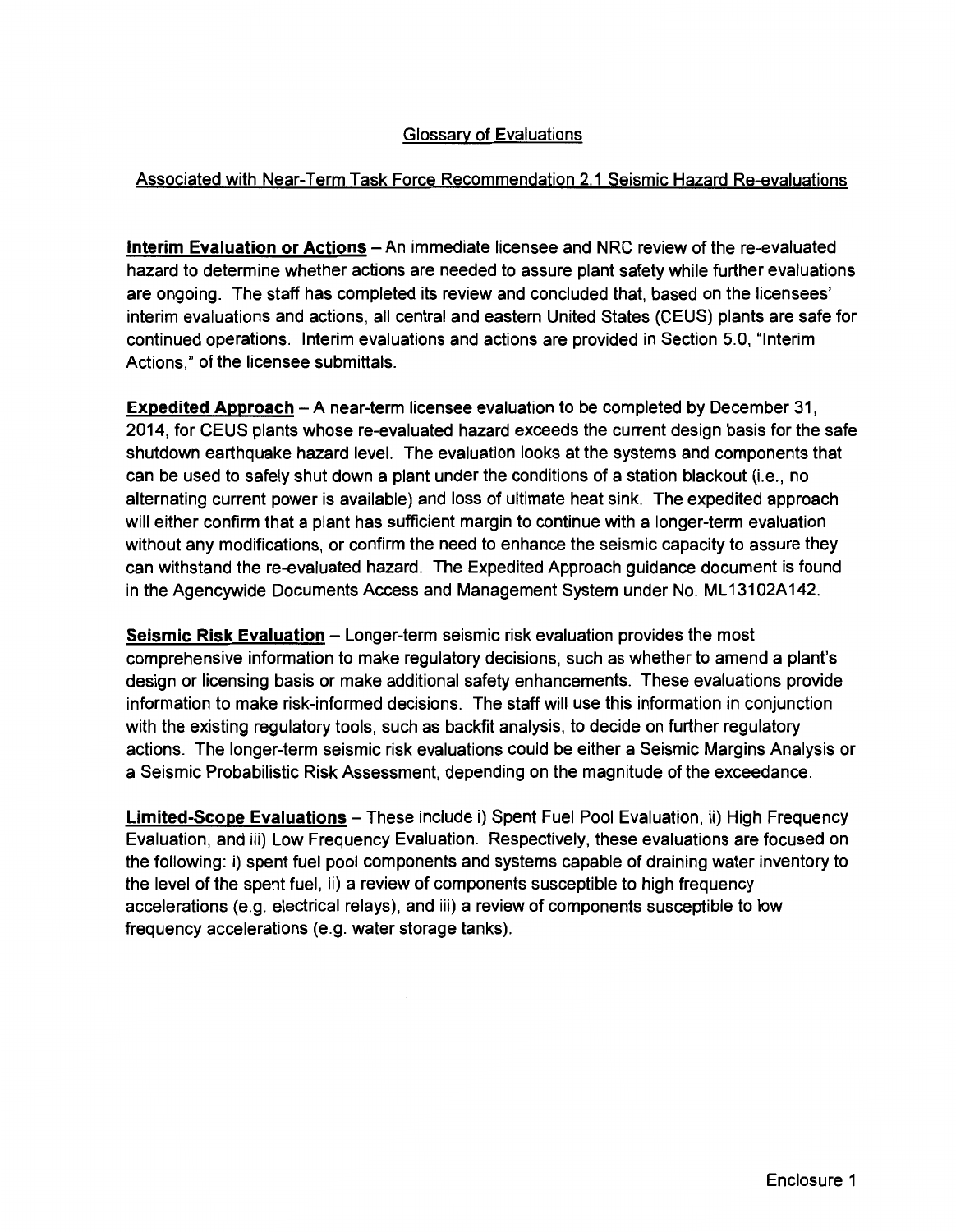## Near-Term Task Force Review of Insights from the Fukushima Dai-lchi Accident

Seismic Risk Evaluations Screening and Prioritization Results for

### Central and Eastern Reactor Sites

| <b>Plant Name</b>                                    | Screening<br>Result | <b>Expedited</b><br>Approach<br>Evaluation | <b>Seismic Risk</b><br>Evaluation<br>(Prioritization<br>Group) | <b>Limited-scope Evaluations</b> |                                |                                         |
|------------------------------------------------------|---------------------|--------------------------------------------|----------------------------------------------------------------|----------------------------------|--------------------------------|-----------------------------------------|
|                                                      |                     |                                            |                                                                | High<br>Frequency<br>Evaluation  | Low<br>Frequency<br>Evaluation | <b>Spent Fuel</b><br>Pool<br>Evaluation |
| Callaway Plant, Unit 1                               | In                  | X                                          |                                                                | x                                |                                | x                                       |
| Donald C. Cook Nuclear Plant,<br>Units 1 and 2       | In                  | X                                          |                                                                | $\boldsymbol{\mathsf{x}}$        |                                | X                                       |
| Indian Point Nuclear Generating<br>Unit Nos. 2 and 3 | In                  | X                                          |                                                                | X                                |                                | X                                       |
| North Anna Power Station, Units 1<br>and 2           | In                  | X                                          |                                                                | X                                |                                | x                                       |
| Oconee Nuclear Station, Units 1,<br>$2$ , and $3$    | In                  | X                                          |                                                                | X                                |                                | x                                       |
| Peach Bottom Atomic Power<br>Station Units 2 and 3   | In                  | X                                          |                                                                | X                                |                                | x                                       |
| Pilgrim Nuclear Power Station,<br>Unit No. 1         | In                  | $\boldsymbol{x}$                           |                                                                | X                                |                                | $\mathsf{x}$                            |
| H. B Robinson Steam Electric<br>Plant, Unit No. 2    | In                  | $\mathbf x$                                | 1                                                              | $\mathsf{x}$                     |                                | x                                       |
| Vogtle Electric Generating Plant,<br>Units 1 and 2   | In                  | X                                          |                                                                | x                                |                                | $\mathsf{x}$                            |
| Watts Bar Nuclear Plant, Units 1<br>and 2            | In                  | $\mathbf{x}$                               |                                                                | X                                |                                | X                                       |
| Beaver Valley Power Station,<br>Units 1 and 2        | In                  | x                                          | $\overline{2}$                                                 | X                                |                                | X                                       |

Enclosure 2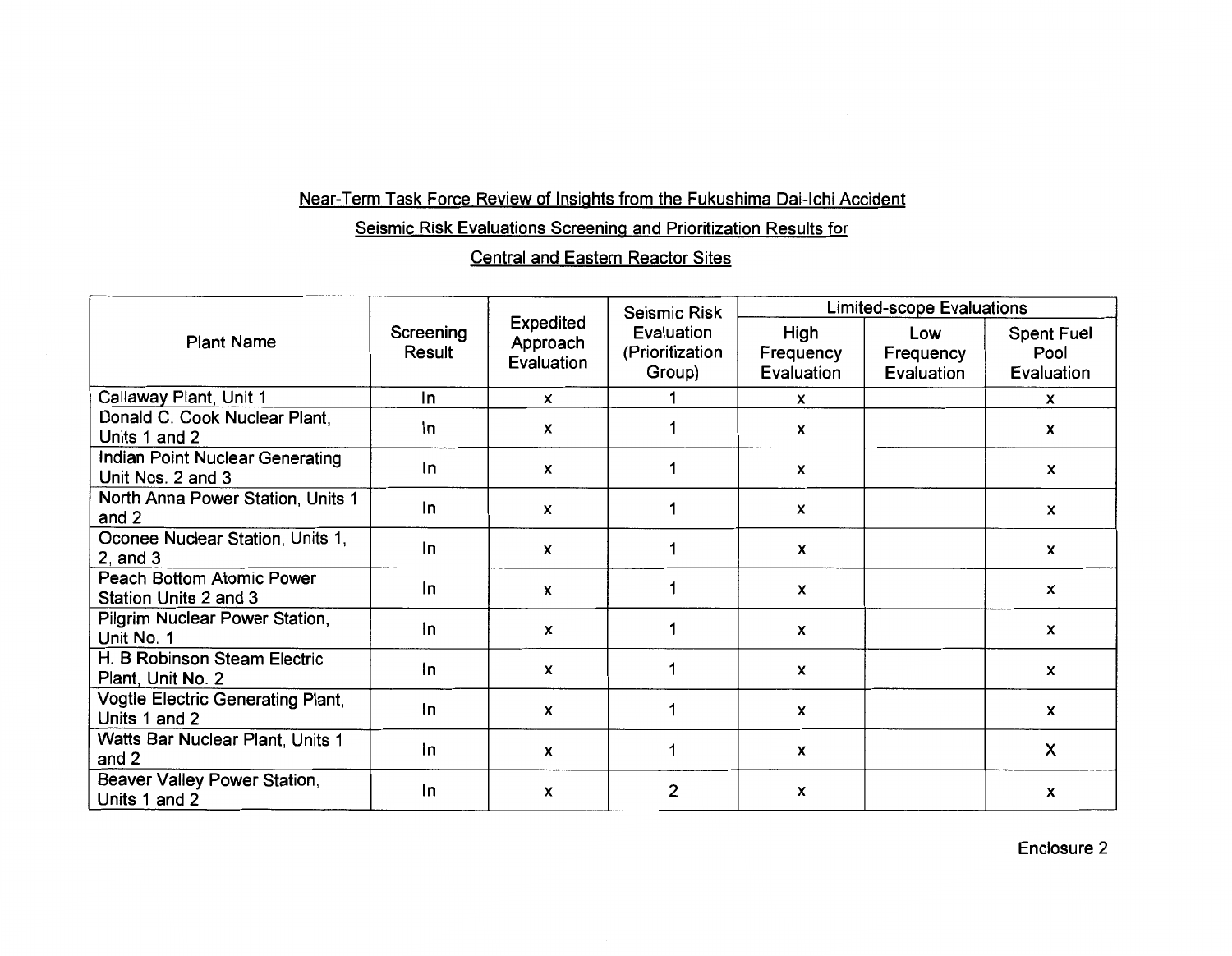| <b>Plant Name</b>                                        |                            | <b>Expedited</b><br>Approach<br>Evaluation | <b>Seismic Risk</b><br>Evaluation<br>(Prioritization<br>Group) | <b>Limited-scope Evaluations</b> |                                |                                         |
|----------------------------------------------------------|----------------------------|--------------------------------------------|----------------------------------------------------------------|----------------------------------|--------------------------------|-----------------------------------------|
|                                                          | Screening<br><b>Result</b> |                                            |                                                                | High<br>Frequency<br>Evaluation  | Low<br>Frequency<br>Evaluation | <b>Spent Fuel</b><br>Pool<br>Evaluation |
| Browns Ferry Nuclear Plant, Units<br>1, 2, and 3         | In.                        | $\boldsymbol{\mathsf{x}}$                  | $\overline{2}$                                                 | $\mathbf{x}$                     |                                | $\pmb{\mathsf{X}}$                      |
| Dresden Nuclear Power Station,<br>Units 2 and 3          | In.                        | $\mathbf{x}$                               | $\overline{2}$                                                 | $\mathbf{x}$                     | $\sim$                         | $\mathbf{x}$                            |
| Fermi, Unit 2                                            | $\ln$                      | $\mathbf{x}$                               | $\overline{2}$                                                 | $\mathsf{x}$                     |                                | $\mathbf{x}$                            |
| Edwin I. Hatch Nuclear Plant,<br>Units 1 and 2           | $\ln$                      | $\mathbf{x}$                               | $\overline{2}$                                                 | $\mathbf{x}$                     |                                | $\mathbf{x}$                            |
| LaSalle County Station, Units 1<br>and 2                 | $\ln$                      | $\mathbf{x}$                               | $\overline{2}$                                                 | $\mathsf{x}$                     |                                | $\mathbf{x}$                            |
| <b>Oyster Creek Nuclear Generating</b><br><b>Station</b> | Conditional In             | $\mathbf{x}$                               | $\overline{2}$                                                 | $\mathsf{x}$                     |                                | $\boldsymbol{\mathsf{x}}$               |
| <b>Palisades Nuclear Plant</b>                           | In                         | $\mathbf{x}$                               | $\overline{2}$                                                 | $\mathsf{x}$                     |                                | $\mathsf{x}$                            |
| Virgil C. Summer Nuclear Station,<br>Unit 1              | In                         | $\mathbf{x}$                               | $\overline{2}$                                                 | $\pmb{\mathsf{x}}$               |                                | $\boldsymbol{\mathsf{x}}$               |
| Catawba Nuclear Station, Units 1<br>and 2                | In.                        | $\mathbf{x}$                               | $\overline{2}$                                                 | $\mathbf{x}$                     |                                | $\mathsf{x}$                            |
| Sequoyah Nuclear Plant, Units 1<br>and 2                 | In.                        | $\mathsf{x}$                               | $\overline{2}$                                                 | $\mathbf{x}$                     |                                | X                                       |
| Arkansas Nuclear One, Units 1<br>and 2                   | Conditional In             | $\boldsymbol{\mathsf{x}}$                  | 3                                                              | $\boldsymbol{\mathsf{x}}$        |                                | $\pmb{\mathsf{X}}$                      |
| Bellefonte Nuclear Plant, Units 1<br>and 2               | $\ln$                      | $\mathbf{x}$                               | 3                                                              | $\boldsymbol{\mathsf{x}}$        |                                | $\mathsf{x}$                            |
| Brunswick Steam Electric Plant,<br>Units 1 and 2         | Conditional In             | $\mathbf{x}$                               | $\mathbf{3}$                                                   | $\mathbf{x}$                     |                                | X.                                      |
| Calvert Cliffs Nuclear Power Plant,<br>Units 1 and 2     | $\ln$                      | $\mathbf{x}$                               | 3                                                              | $\boldsymbol{\mathsf{x}}$        |                                | $\mathsf{X}$                            |
| Clinton Power Station, Unit 1                            | Conditional In             | $\boldsymbol{\mathsf{x}}$                  | 3                                                              | $\boldsymbol{\mathsf{x}}$        |                                | $\boldsymbol{\mathsf{x}}$               |
| <b>Cooper Nuclear Station</b>                            | Conditional In             | $\boldsymbol{\mathsf{x}}$                  | 3                                                              | $\mathbf{x}$                     |                                | $\mathbf{x}$                            |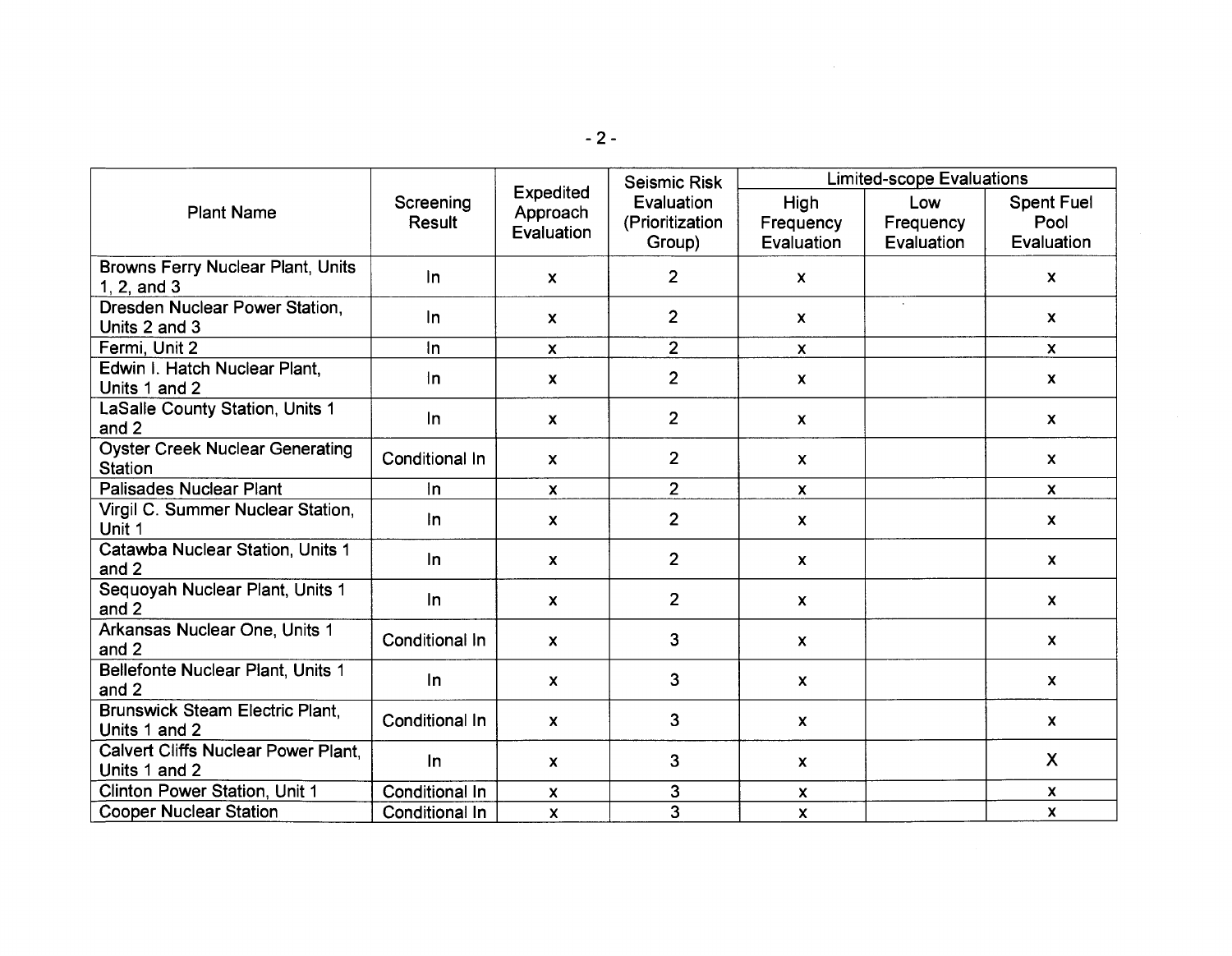| <b>Plant Name</b>                                          |                            | Expedited<br>Approach<br>Evaluation | Seismic Risk                            | Limited-scope Evaluations       |                                |                                         |
|------------------------------------------------------------|----------------------------|-------------------------------------|-----------------------------------------|---------------------------------|--------------------------------|-----------------------------------------|
|                                                            | Screening<br><b>Result</b> |                                     | Evaluation<br>(Prioritization<br>Group) | High<br>Frequency<br>Evaluation | Low<br>Frequency<br>Evaluation | <b>Spent Fuel</b><br>Pool<br>Evaluation |
| Davis-Besse Nuclear Power<br>Station, Unit 1               | $\ln$                      | $\mathsf{x}$                        | 3                                       | $\boldsymbol{\mathsf{x}}$       |                                | $\mathsf{x}$                            |
| Duane Arnold Energy Center                                 | Conditional In             | X                                   | 3                                       | $\mathsf{x}$                    |                                | x                                       |
| James A. FitzPatrick Nuclear<br><b>Power Plant</b>         | Conditional In             | $\pmb{\mathsf{x}}$                  | 3                                       | X                               |                                | $\pmb{\mathsf{x}}$                      |
| Fort Calhoun Station, Unit 1                               | Conditional In             | X                                   | 3                                       | $\mathsf{x}$                    |                                | $\mathsf{x}$                            |
| <b>Limerick Generating Station, Units</b><br>1 and $2$     | Conditional In             | x                                   | 3                                       | x                               |                                | x                                       |
| William B. McGuire Nuclear<br>Station, Units 1 and 2       | $\ln$                      | $\boldsymbol{x}$                    | 3                                       | $\boldsymbol{\mathsf{x}}$       |                                | $\boldsymbol{\mathsf{x}}$               |
| Millstone Power Station, Unit 2                            | Conditional In             | $\boldsymbol{\mathsf{x}}$           | 3                                       | $\mathsf{x}$                    |                                | X                                       |
| <b>Monticello Nuclear Generating</b><br>Plant              | Conditional In             | $\boldsymbol{\mathsf{x}}$           | 3                                       | $\boldsymbol{\mathsf{x}}$       |                                | x                                       |
| Perry Nuclear Power Plant, Unit 1                          | In                         | X                                   | 3                                       | $\mathsf{x}$                    |                                | x                                       |
| Point Beach Nuclear Plant, Units 1<br>and 2                | In                         | X                                   | 3                                       | X                               |                                | X                                       |
| <b>Quad Cities Nuclear Power</b><br>Station, Units 1 and 2 | Conditional In             | X                                   | 3                                       | $\pmb{\mathsf{x}}$              |                                | X                                       |
| Salem Nuclear Generating Station,<br>Units 1 and 2         | Conditional In             | X                                   | 3                                       | $\pmb{\mathsf{x}}$              |                                | $\pmb{\mathsf{x}}$                      |
| Seabrook, Unit 1                                           | $\ln$                      | X                                   | 3                                       | $\mathsf{x}$                    |                                | $\boldsymbol{\mathsf{x}}$               |
| Surry Power Station, Unit Nos. 1<br>and 2                  | Conditional In             | X                                   | 3                                       | X                               |                                | x                                       |
| Three Mile Island Nuclear Station,<br>Unit 1               | In                         | X                                   | 3                                       | $\boldsymbol{x}$                |                                | x                                       |
| Wolf Creek Generating Station,<br>Unit 1                   | $\ln$                      | $\pmb{\times}$                      | 3                                       | X                               |                                | X                                       |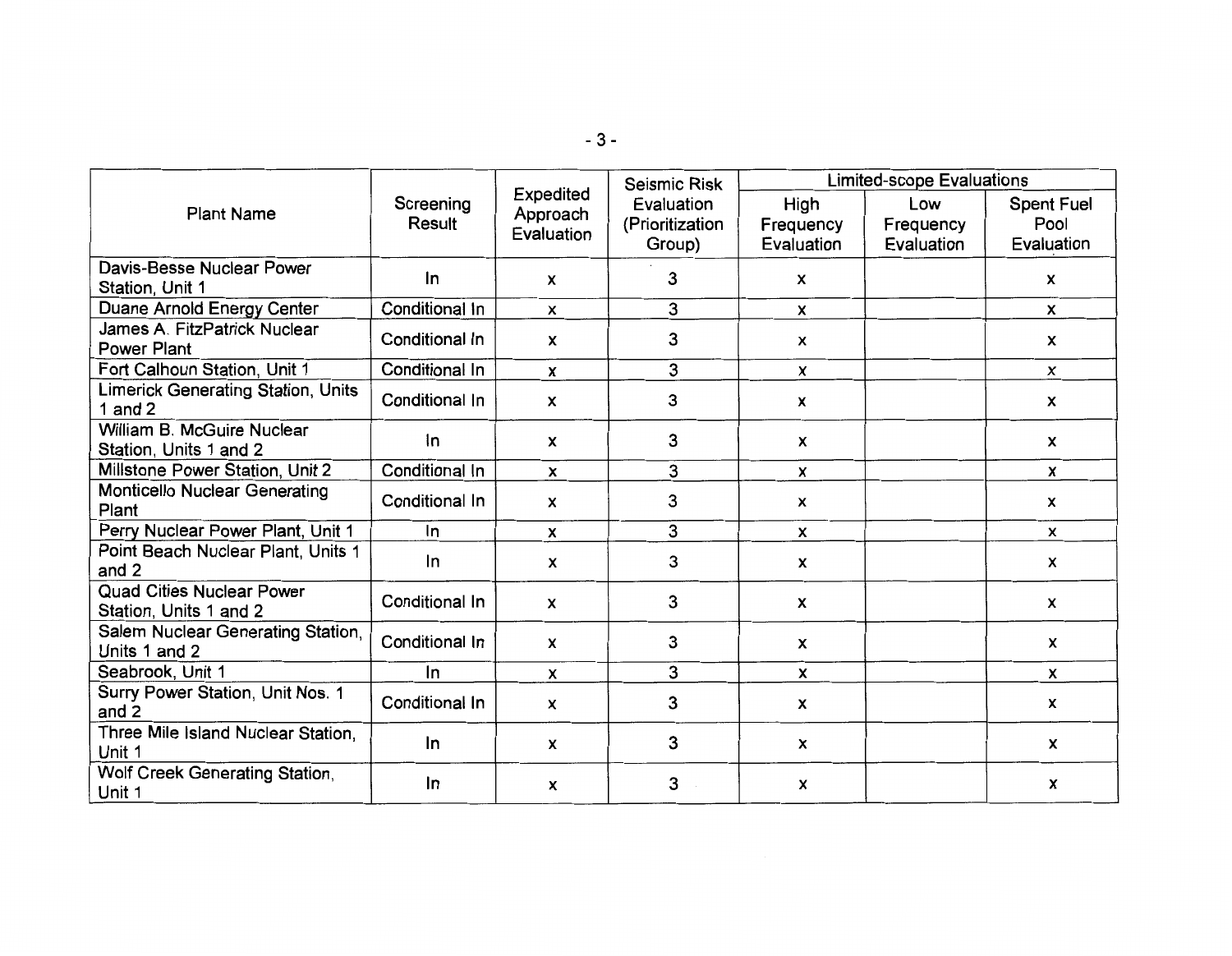|                                                                  |                     | Expedited<br>Approach<br>Evaluation | <b>Risk</b>                             | Limited-scope Evaluations       |                                |                                         |
|------------------------------------------------------------------|---------------------|-------------------------------------|-----------------------------------------|---------------------------------|--------------------------------|-----------------------------------------|
| <b>Plant Name</b>                                                | Screening<br>Result |                                     | Evaluation<br>(Prioritization<br>Group) | High<br>Frequency<br>Evaluation | Low<br>Frequency<br>Evaluation | <b>Spent Fuel</b><br>Pool<br>Evaluation |
| Vermont Yankee Nuclear Power<br>Station                          | Conditional In      | $\mathsf{x}$                        | 3                                       | $\boldsymbol{\mathsf{x}}$       |                                | x                                       |
| Braidwood Station, Units 1 and 2                                 | Out                 |                                     |                                         | X                               |                                |                                         |
| Byron Station, Units 1 and 2                                     | Out                 | $x^1$                               |                                         | x                               |                                | X                                       |
| <b>Comanche Peak Nuclear Power</b><br>Plant, Units 1 and 2       | Out                 |                                     |                                         |                                 |                                |                                         |
| Joseph M. Farley Nuclear Plant,<br>Units 1 and 2                 | Out                 |                                     |                                         | $\boldsymbol{x}$                | X                              |                                         |
| R.E. Ginna Nuclear Power Plant                                   | Out                 |                                     |                                         | X                               |                                |                                         |
| <b>Grand Gulf Nuclear Station, Unit 1</b>                        | Out                 |                                     |                                         |                                 |                                |                                         |
| <b>Shearon Harris Nuclear Power</b><br>Plant, Unit 1             | Out                 |                                     |                                         | x                               |                                |                                         |
| <b>Hope Creek Generating Station</b>                             | Out                 |                                     |                                         | x                               |                                |                                         |
| Millstone Power Station, Unit 3                                  | Out                 | $\mathbf{x}^1$                      |                                         | X                               |                                | X                                       |
| Nine Mile Point Nuclear Station,<br>Units 1 and 2                | Out                 |                                     |                                         | $\boldsymbol{x}$                |                                |                                         |
| <b>Prairie Island Nuclear Generating</b><br>Plant, Units 1 and 2 | Out                 |                                     |                                         | X                               |                                |                                         |
| <b>River Bend Station</b>                                        | Out                 |                                     |                                         | x                               |                                |                                         |
| St. Lucie Plant, Units 1 and 2                                   | Out                 |                                     |                                         |                                 |                                |                                         |
| South Texas Project, Units 1 and 2                               | Out                 |                                     |                                         |                                 |                                |                                         |
| Susquehanna Steam Electric<br>Station, Units 1 and 2             | Out                 | $x^1$                               |                                         | $\boldsymbol{\mathsf{x}}$       |                                |                                         |
| Turkey Point, Units 3 and 4                                      | Out                 |                                     |                                         |                                 |                                |                                         |
| Waterford Steam Electric Station.<br>Unit 3                      | Out                 |                                     |                                         | x                               |                                |                                         |

 $^1$  Re-evaluated hazard is greater than plant licensing basis safe shutdown earthquake. Licensee has demonstrated IPEEE plant capacity consistent with endorsed guidance bounds the re-evaluated hazard. Expedited approach evaluation will provide a demonstration of safe shutdown capability at a greater hazard level.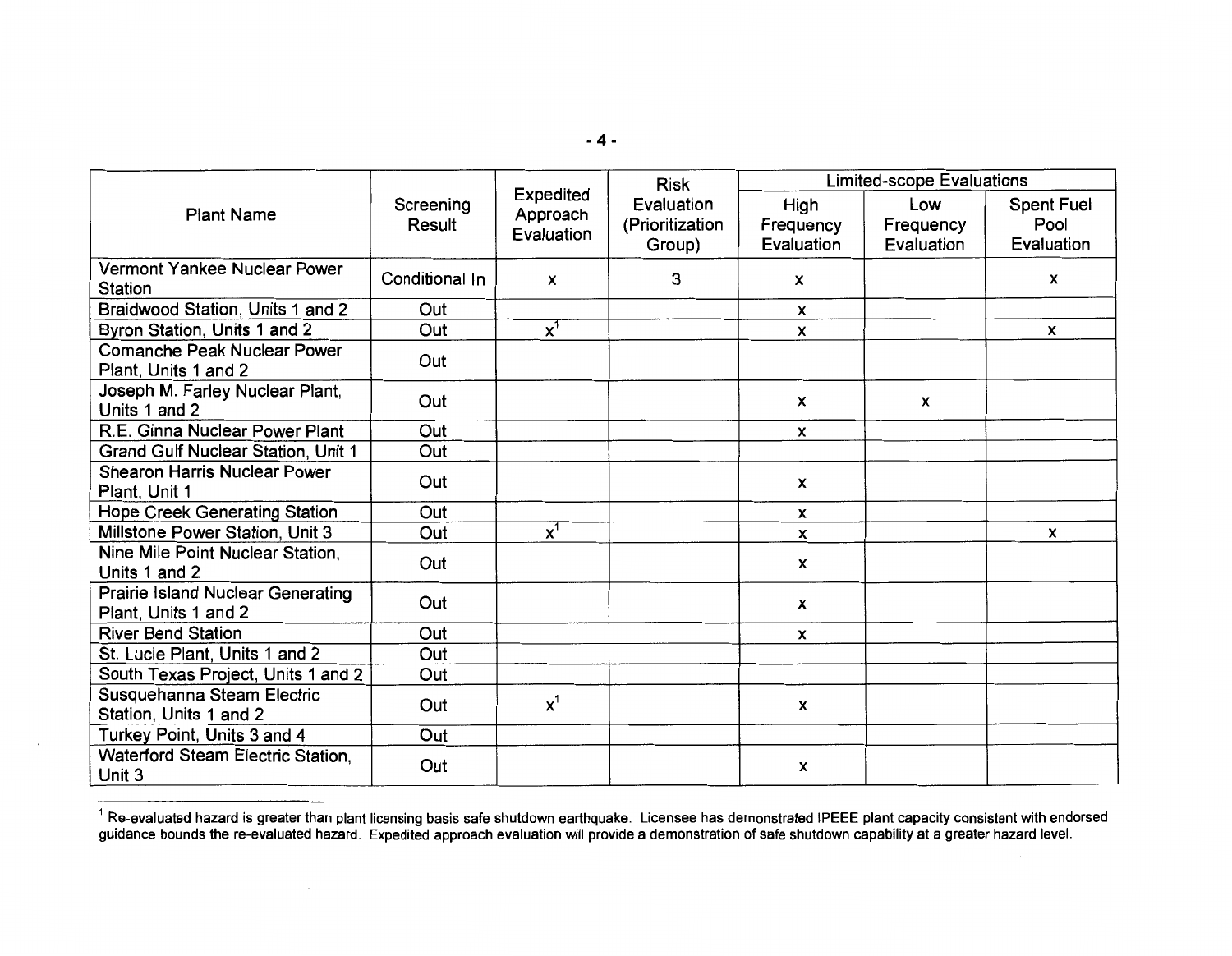# March 2014 Re-evaluated Seismic Hazard Submittals

# for Central and Eastern United States Reactor Sites

| <b>Licensee Facility</b>                              | Date of letter (ADAMS Accession Nos.) |
|-------------------------------------------------------|---------------------------------------|
| Arkansas Nuclear One, Units 1 and 2                   | March 28, 2014 (ML14092A021)          |
| Beaver Valley Power Station, Units 1 and 2            | March 31, 2014 (ML14090A143)          |
| Bellefonte Nuclear Plant, Units 1 and 2               | March 31, 2014 (ML14098A478)          |
| Braidwood Station, Units 1 and 2                      | March 31, 2014 (ML14091A243)          |
| Browns Ferry Nuclear Plant, Units 1, 2, and 3         | March 31, 2014 (ML14098A478)          |
| Brunswick Steam Electric Plant, Units 1 and 2         | March 31, 2014 (ML14106A461)          |
| Byron Station, Units 1 and 2                          | March 31, 2014 (ML14091A010)          |
| Callaway Plant, Unit 1                                | March 28, 2014 (ML14090A446)          |
| Calvert Cliffs Nuclear Power Plant, Units 1 and<br>2. | March 31, 2014 (ML14099A196)          |
| Catawba Nuclear Station, Units 1 and 2                | March 31, 2014 (ML14099A184)          |
| Clinton Power Station, Unit 1                         | March 31, 2014 (ML14091A011)          |
| Comanche Peak Nuclear Power Plant, Units 1<br>and 2   | March 27, 2014 (ML14099A197)          |
| <b>Cooper Nuclear Station</b>                         | March 31, 2014 (ML14094A048)          |
| Davis-Besse Nuclear Power Station, Unit 1             | March 31, 2014 (ML14090A143)          |
| Donald C. Cook Nuclear Plant, Units 1 and 2           | March 27, 2014 (ML14092A327)          |
| Dresden Nuclear Power Station, Units 2 and 3          | March 31, 2014 (ML14091A012)          |
| Duane Arnold Energy Center                            | March 28, 2014 (ML14092A331)          |
| Joseph M. Farley Nuclear Plant, Units 1 and 2         | March 31, 2014 (ML14092A020)          |
| Fermi, Unit 2                                         | March 31, 2014 (ML14090A326)          |
| James A. FitzPatrick Nuclear Power Plant              | March 31, 2014 (ML14090A243)          |
| Fort Calhoun Station, Unit 1                          | March 31, 2014 (ML14097A087)          |
| R.E. Ginna Nuclear Power Plant                        | March 31, 2014 (ML14099A196)          |
| <b>Grand Gulf Nuclear Station, Unit 1</b>             | March 31, 2014 (ML14090A098)          |
| Shearon Harris Nuclear Power Plant, Unit 1            | March 27, 2014 (ML14090A441)          |
| Edwin I. Hatch Nuclear Plant, Units 1 and 2           | March 31, 2014 (ML14092A017)          |
| <b>Hope Creek Generating Station</b>                  | March 28, 2014 (ML14087A436)          |
| Indian Point Nuclear Generating Unit Nos. 2           | March 31, 2014 (ML14099A110 and       |
| and 3                                                 | ML14099A111)                          |
| LaSalle County Station, Units 1 and 2                 | March 31, 2014 (ML14091A013)          |
| Limerick Generating Station, Units 1 and 2            | March 31, 2014 (ML14090A236)          |
| William B. McGuire Nuclear Station, Units 1<br>and 2  | March 20, 2014 (ML14098A421)          |
| Millstone Power Station, Units 2 and 3                | March 31, 2014 (ML14092A417)          |
| <b>Monticello Nuclear Generating Plant</b>            | March 31, 2014 (ML14090A297) and      |
|                                                       | April 3, 2014 (ML14093B361)           |
| Nine Mile Point Nuclear Station, Units 1 and 2        | March 31, 2014 (ML14099A196)          |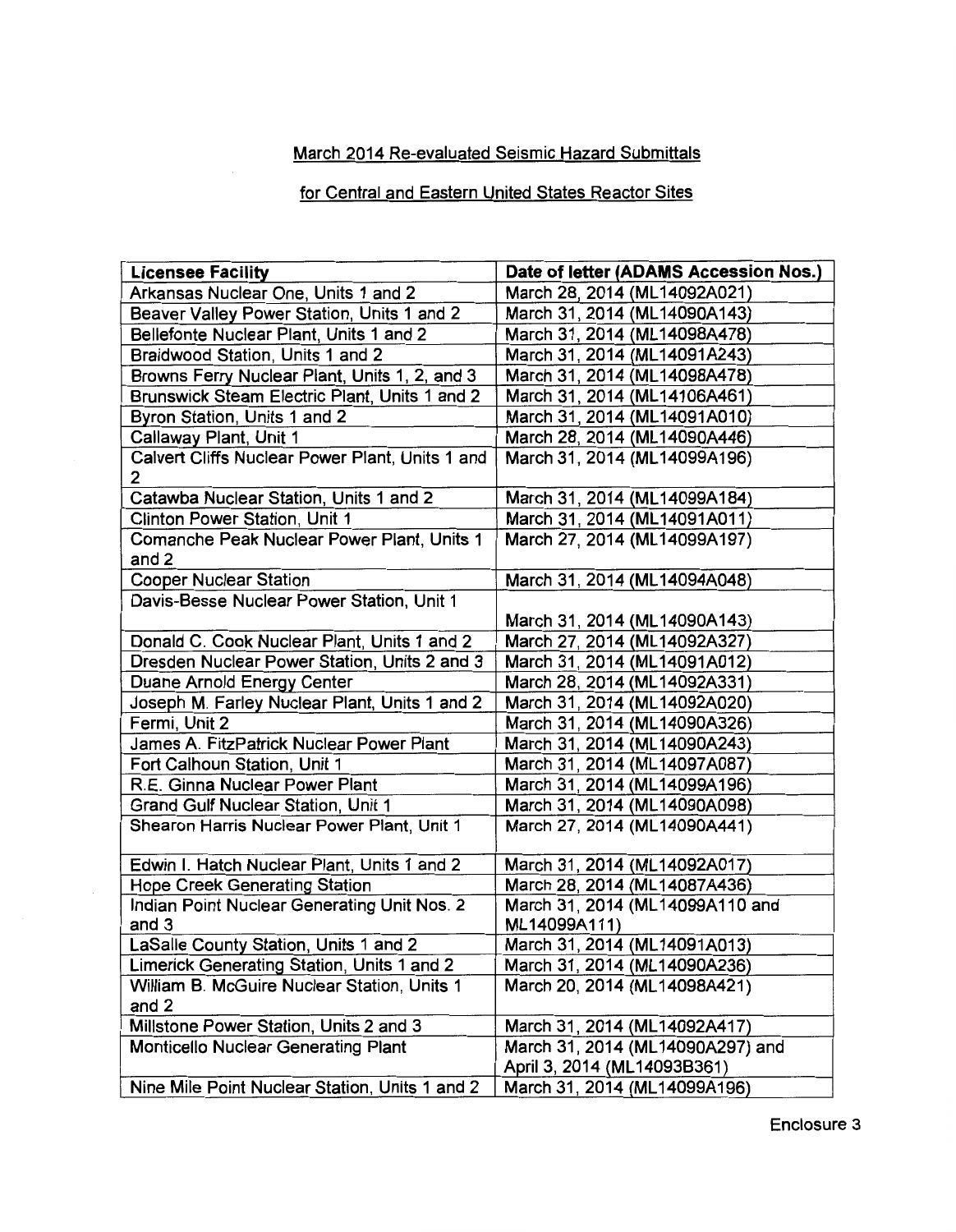| <b>Licensee Facility</b>                        | Date of letter (ADAMS Accession Nos.) |
|-------------------------------------------------|---------------------------------------|
| North Anna Power Station, Units 1 and 2         | March 31, 2014 (ML14092A416)          |
| Oconee Nuclear Station, Units 1, 2, and 3       | March 31, 2014 (ML14092A024)          |
| <b>Oyster Creek Nuclear Generating Station</b>  | March 31, 2014 (ML14090A241)          |
| <b>Palisades Nuclear Plant</b>                  | March 31, 2014 (ML14090A069)          |
| Peach Bottom Atomic Power Station Units 2       | March 31, 2014 (ML14090A247)          |
| and 3                                           |                                       |
| Perry Nuclear Power Plant, Unit 1               | March 31, 2014 (ML14090A143)          |
| Pilgrim Nuclear Power Station, Unit No. 1       | March 31, 2014 (ML14092A023)          |
| Point Beach Nuclear Plant, Units 1 and 2        | March 31, 2014 (ML14090A275)          |
| Prairie Island Nuclear Generating Plant, Units  | March 27, 2014 (ML14086A628)          |
| 1 and $2$                                       |                                       |
| Quad Cities Nuclear Power Station, Units 1      | March 31, 2014 (ML14090A526)          |
| and 2                                           |                                       |
| <b>River Bend Station</b>                       | March 26, 2014 (ML14091A426)          |
| H. B Robinson Steam Electric Plant, Unit No.    | March 31, 2014 (ML14099A204)          |
| $\mathbf{2}$                                    |                                       |
| St. Lucie Plant, Units 1 and 2                  | March 31, 2014 (ML14099A106)          |
| Salem Nuclear Generating Station, Units 1       | March 31, 2014 (ML14090A043)          |
| and 2                                           |                                       |
| Seabrook, Unit 1                                | March 27, 2014 (ML14092A413)          |
| Sequoyah Nuclear Plant, Units 1 and 2           | March 31, 2014 (ML14098A478)          |
| South Texas Project, Units 1 and 2              | March 31, 2014 (ML14099A235)          |
| Surry Power Station, Unit Nos. 1 and 2          | March 31, 2014 (ML14092A414)          |
| Susquehanna Steam Electric Station, Units 1     | March 26, 2014 (ML14086A163)          |
| and 2                                           |                                       |
| Three Mile Island Nuclear Station, Unit 1       | March 31, 2014 (ML14090A271)          |
| Turkey Point, Units 3 and 4                     | March 27, 2014 (ML14106A032)          |
| Virgil C. Summer Nuclear Station, Unit 1        | March 26, 2014 (ML14092A250)          |
| Vermont Yankee Nuclear Power Station            | March 12, 2014 (ML14079A025)          |
| Vogtle Electric Generating Plant, Units 1 and 2 | March 31, 2014 (ML14092A019)          |
| Waterford Steam Electric Station, Unit 3        | March 27, 2014 (ML14086A427)          |
| Watts Bar Nuclear Plant, Units 1 and 2          | March 31, 2014 (ML14098A478)          |
| Wolf Creek Generating Station, Unit 1           | March 31, 2014 (ML14097A020)          |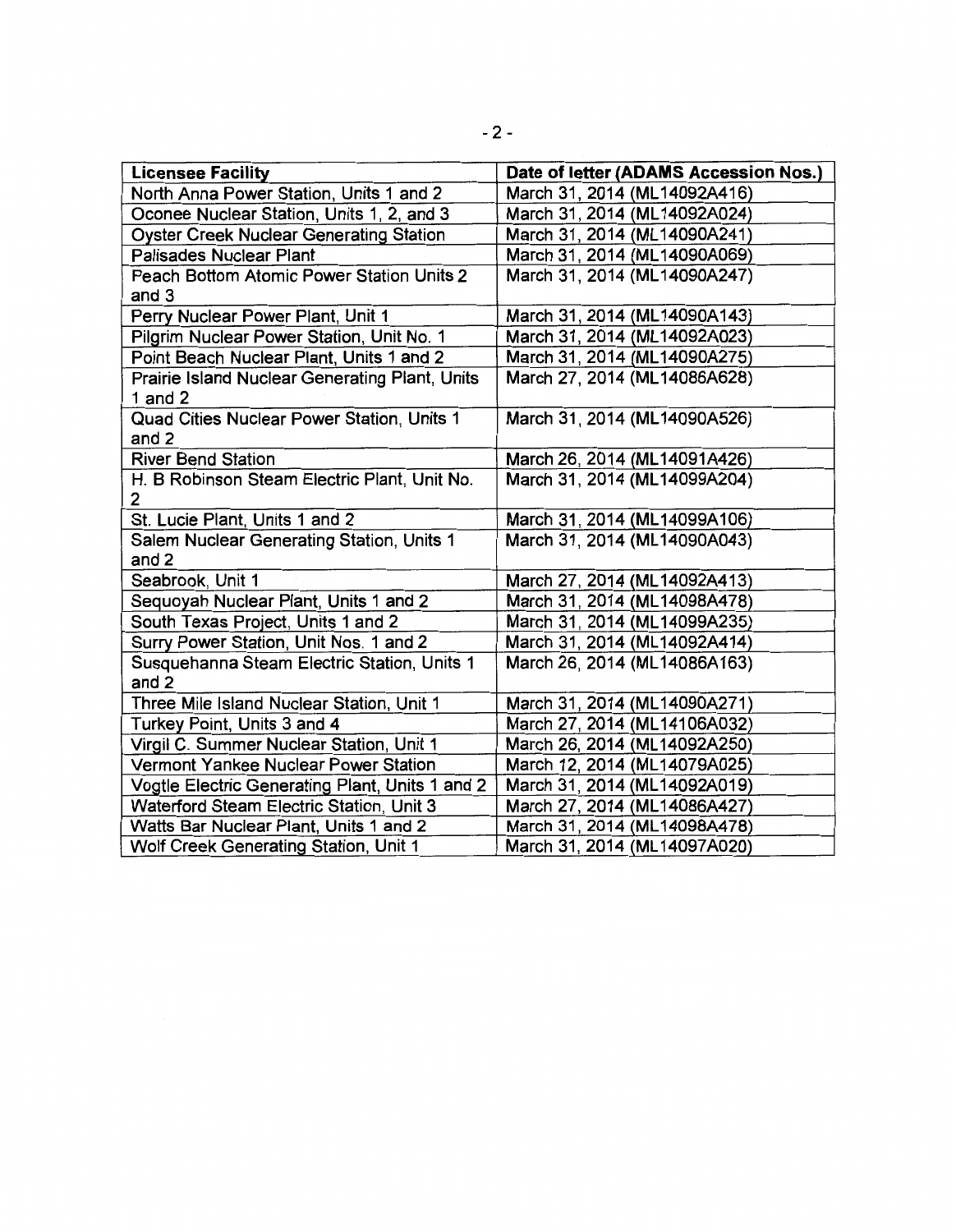### LIST OF APPLICABLE POWER REACTOR LICENSEES AND HOLDERS OF CONSTRUCTION PERMITS IN ACTIVE OR DEFERRED STATUS

Arkansas Nuclear One Entergy Operations, Inc. Docket Nos. 50-313 and 50-368 License Nos. DPR-51 and NPF-6

Vice President, Operations Arkansas Nuclear One Entergy Operations, Inc. 1448 S.R. 333 Russellville, AR 72802

Beaver Valley Power Station First Energy Nuclear Operating Co. Docket Nos. 50-334 and 50-412 License Nos. DPR-66 and NPF-73

Mr. Eric A. Larson Site Vice President Beaver Valley Power Station P.O. Box 4, Route 168 Shippingport, PA 15077

Bellefonte Nuclear Plant Tennessee Valley Authority Docket Nos. 50-438 and 50-439 Construction Permit Nos. CPPR No. 122 and CPPR No. 123

Mr. Michael D. Skaggs Senior Vice President, Nuclear Construction Tennessee Valley Authority Lookout Place 6A 1101 Market Street Chattanooga, TN 37402-2801

Braidwood Station Exelon Generation Co., LLC Docket Nos. STN 50-456 and STN 50-457 License Nos. NPF-72 and NPF-77

Mr. Michael J. Pacilio President and Chief Nuclear Officer Exelon Generation Company, LLC 4300 Winfield Road Warrenville, IL 60555

Browns Ferry Nuclear Plant Tennessee Valley Authority Docket Nos. 50-259, 50-260 and 50-296 License Nos. DPR-33, DPR-52 and DPR-68

Mr. Joseph W. Shea Vice President, Nuclear Licensing Tennessee Valley Authority 1101 Market Street, LP 3D-C Chattanooga, TN 37402-2801

Brunswick Steam Electric Plant Duke Energy Progress, Inc. Docket Nos. 50-325 and 50-324 License Nos. DPR-71 and DPR-62

George T. Hammrick, Vice President Brunswick Steam Electric Plant P.O. Box 10429 Southport, NC 28461

Byron Station Exelon Generation Co., LLC Docket Nos. STN 50-454 and STN 50-455 License Nos. NPF-37 and NPF-66

Mr. Michael J. Pacilio President and Chief Nuclear Officer Exelon Generation Company, LLC 4300 Winfield Road Warrenville, IL 60555

Enclosure 4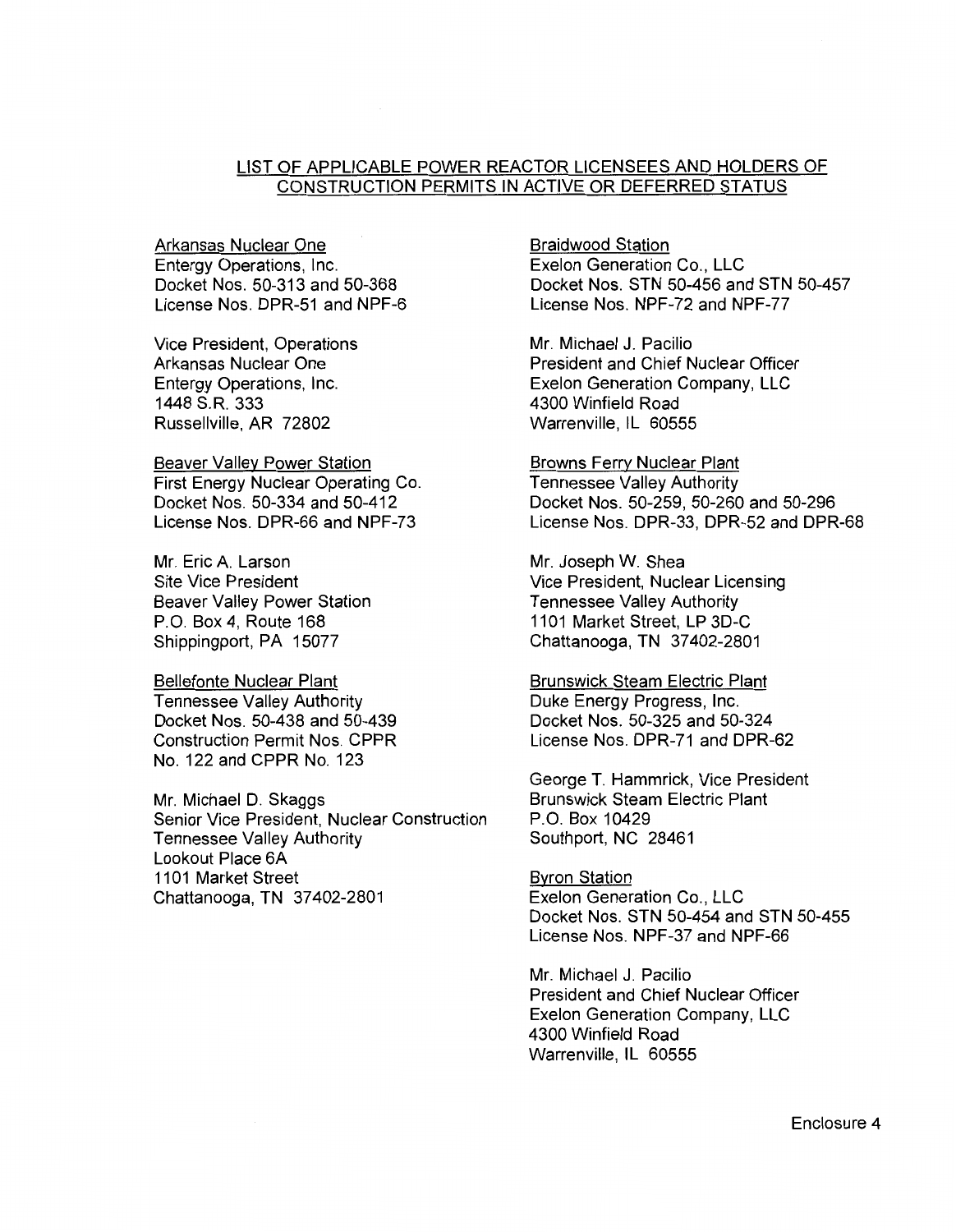Callaway Plant Union Electric Company Docket No. 50-483 License No. NPF-30

Mr. Fadi Diya Senior Vice President and Chief Nuclear Officer Ameren Missouri Callaway Plant P.O. Box 620 Fulton, MO 65251

Calvert Cliffs Nuclear Power Plant Calvert Cliffs Nuclear Power Plant, LLC Docket Nos. 50-317 and 50-318 License Nos. DPR-53 and DPR-69

Mr. George H. Gellrich, Vice President Calvert Cliffs Nuclear Power Plant, LLC. Calvert Cliffs Nuclear Power Plant 1650 Calvert Cliffs Parkway Lusby, MD 20657-4702

Catawba Nuclear Station Duke Energy Carolinas, LLC Docket Nos. 50-413 and 50-414 License Nos. NPF-35 and NPF-52

Mr. Kelvin Henderson Site Vice President Duke Energy Carolinas, LLC Catawba Nuclear Station 4800 Concord Road York, SC 29745

Clinton Power Station Exelon Generation Co., LLC Docket No. 50-461 License No. NPF-62

Mr. Michael J. Pacilio President and Chief Nuclear Officer Exelon Nuclear 4300 Winfield Road Warrenville, IL 60555

Comanche Peak Nuclear Power Plant Luminant Generation Co., LLC Docket Nos. 50-445 and 50-446 License Nos. NPF-87 and NPF-89

Mr. Rafael Flores Senior Vice President and Chief Nuclear Officer Attention: Regulatory Affairs Luminant Generation Company, LLC P.O. Box 1002 Glen Rose, TX 76043

Cooper Nuclear Station Nebraska Public Power District Docket No. 50-298 License No. DPR-46

Mr. Oscar A. Limpias Vice President Nuclear and Chief Nuclear Officer Nebraska Public Power District 72676 648A Avenue P.O. Box 98 Brownville, NE 68321

#### Davis-Besse Nuclear Power Station First Energy Nuclear Operating Co. Docket No. 50-346 License No. NPF-3

Mr. Raymond A. Lieb Site Vice President FirstEnergy Nuclear Operating Company c/o Davis-Besse NPS 5501 N. State Route 2 Oak Harbor, OH 43449-9760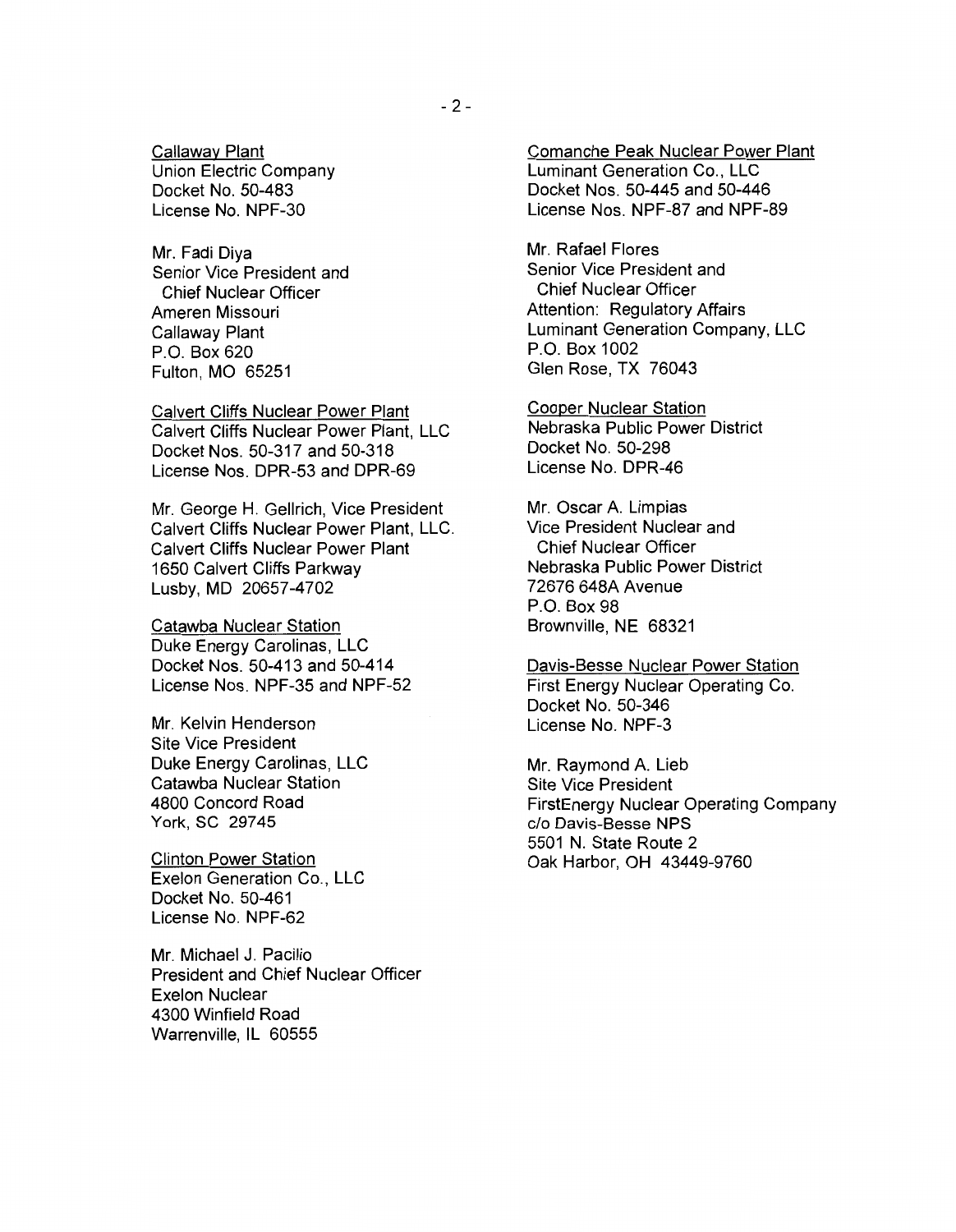Donald C. Cook Nuclear Plant Indiana Michigan Power Company Docket Nos. 50-315 and 50-316 License Nos. DPR-58 and DPR-74

Mr. Lawrence J. Weber Senior Vice President and Chief Nuclear Officer Indiana Michigan Power Company Nuclear Generation Group One Cook Place Bridgman, Ml 49106

Dresden Nuclear Power Station Exelon Generation Company Docket Nos. 50-237 and 50-249 License Nos. DPR-19 and DPR-25

Mr. Michael J. Pacilio President and Chief Nuclear Officer Exelon Nuclear 4300 Winfield Road Warrenville, IL 60555

Duane Arnold Energy Center NextEra Energy Duane Arnold, LLC Docket No. 50-331 License No. DPR-49

Mr. Rich Anderson Site Vice President NextEra Energy Duane Arnold Energy Center 3277 DAEC Road Palo, lA 52324-9785

Edwin I. Hatch Nuclear Plant Southern Nuclear Operating Co. Docket Nos. 50-321 and 50-366 License Nos. DPR-57 and NPF-5

Mr. C.R. Pierce Regulatory Affairs Director Southern Nuclear Operating Company, Inc. P.O. Box 1295/BIN B038 Birmingham, AL 35201-1295

Fermi DTE Electric Company Docket No. 50-341 License No. NPF-43

Mr. Joseph H. Plona Senior Vice President and Chief Nuclear Officer DTE Electric Company Fermi 2- 210 NOC 6400 North Dixie Highway Newport, Ml 48166

Fort Calhoun Station Omaha Public Power District Docket No. 50-285 License No. DPR-40

Mr. Louis Cortopassi Site Vice President and Chief Nuclear Officer Omaha Public Power District Fort Calhoun Station Mail Stop FC-2-4 9610 Power Lane Blair, NE 68008

Grand Gulf Nuclear Station Entergy Operations, Inc. Docket No. 50-416 License No. NPF-29

Vice President, Operations Entergy Operations, Inc. Grand Gulf Nuclear Station P.O. Box 756 Port Gibson, MS 39150

H. B. Robinson Steam Electric Plant Duke Energy Progress, Inc. Docket No. 50-261 License No. DPR-23

Mr. William R. Gideon, Vice President H.B. Robinson Steam Electric Plant 3581 West Entrance Road Hartsville, SC 29550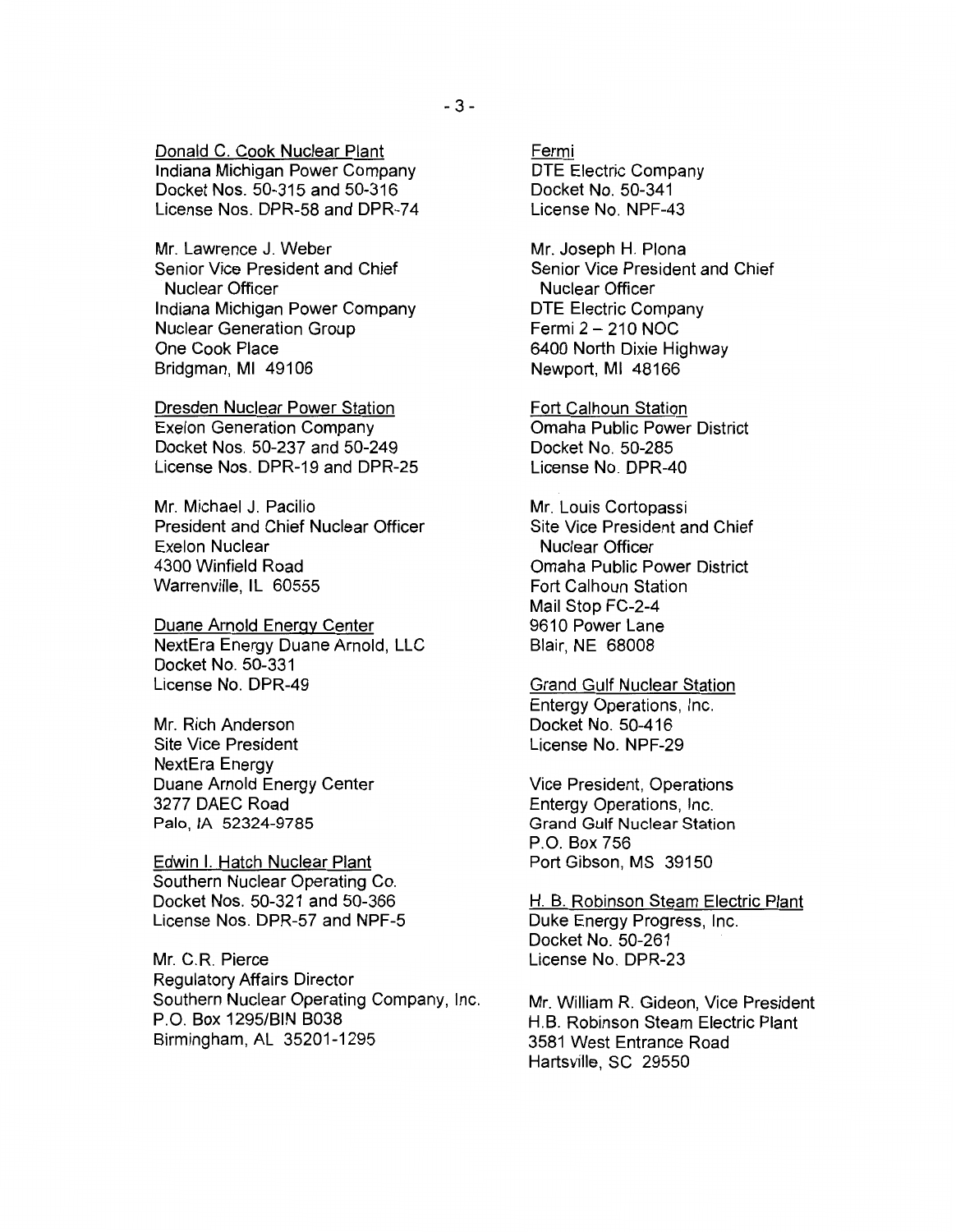Hope Creek Generating Station PSEG Nuclear, LLC Docket No. 50-354 License No. NPF-57

Mr. Thomas Joyce President and Chief Nuclear Officer PSEG Nuclear LLC - N09 P.O. Box 236 Hancocks Bridge, NJ 08038

Indian Point Energy Nuclear Generating Entergy Nuclear Operations, Inc. Docket Nos. 50-247 and 50-286 License Nos. DPR-26 and DPR-64

Vice President, Operations Entergy Nuclear Operations, Inc. Indian Point Energy Center 450 Broadway, GSB P.O. Box 249 Buchanan, NY 10511-0249

James A. FitzPatrick Nuclear Power Plant Entergy Nuclear Operations, Inc. Docket No. 50-333 License No. DPR-59

Mr. Chris Adner, Licensing Manager Entergy Nuclear Operations, Inc. James A. FitzPatrick Nuclear Power Plant P.O. Box 110 Lycoming, NY 13093

Joseph M. Farley Nuclear Plant Southern Nuclear Operating Co. Docket Nos. 50-348 and 50-364 License Nos. NPF-2 and NPF-8

Mr. C.R. Pierce Regulatory Affairs Director Southern Nuclear Operating Co., Inc. P.O. Box 1295/Bin 038 Birmingham, AL 35201-1295

LaSalle County Station Exelon Generation Company Docket Nos. 50-373 and 50-37 4 License Nos. NPF-11 and NPF-18

Mr. Michael J. Pacilio President and Chief Nuclear Officer Exelon Nuclear 4300 Winfield Road Warrenville, IL 60555

Limerick Generating Station Exelon Generation Co., LLC Docket Nos. 50-352 and 50-353 License Nos. NPF-39 and NPF-85

Mr. Michael J. Pacilio President and Chief Nuclear Officer Exelon Nuclear 4300 Winfield Road Warrenville, IL 60555

Millstone Nuclear Power Station Dominion Nuclear Connecticut, Inc. Docket Nos. 50-336 and 50-423 License Nos. DPR-65 and NPF-49

Mr. David A. Heacock President and Chief Nuclear Officer Dominion Nuclear Connecticut, Inc. lnnsbrook Technical Center 5000 Dominion Boulevard Glen Allen, VA 23060-6711

Monticello Nuclear Generating Plant Northern States Power Company - Minnesota Docket No. 50-263 License No. DPR-22

Mrs. Karen D. Feli Site Vice President Northern States Power Company - Minnesota Monticello Nuclear Generating Plant 2807 West County Road 75 Monticello, MN 55362-9637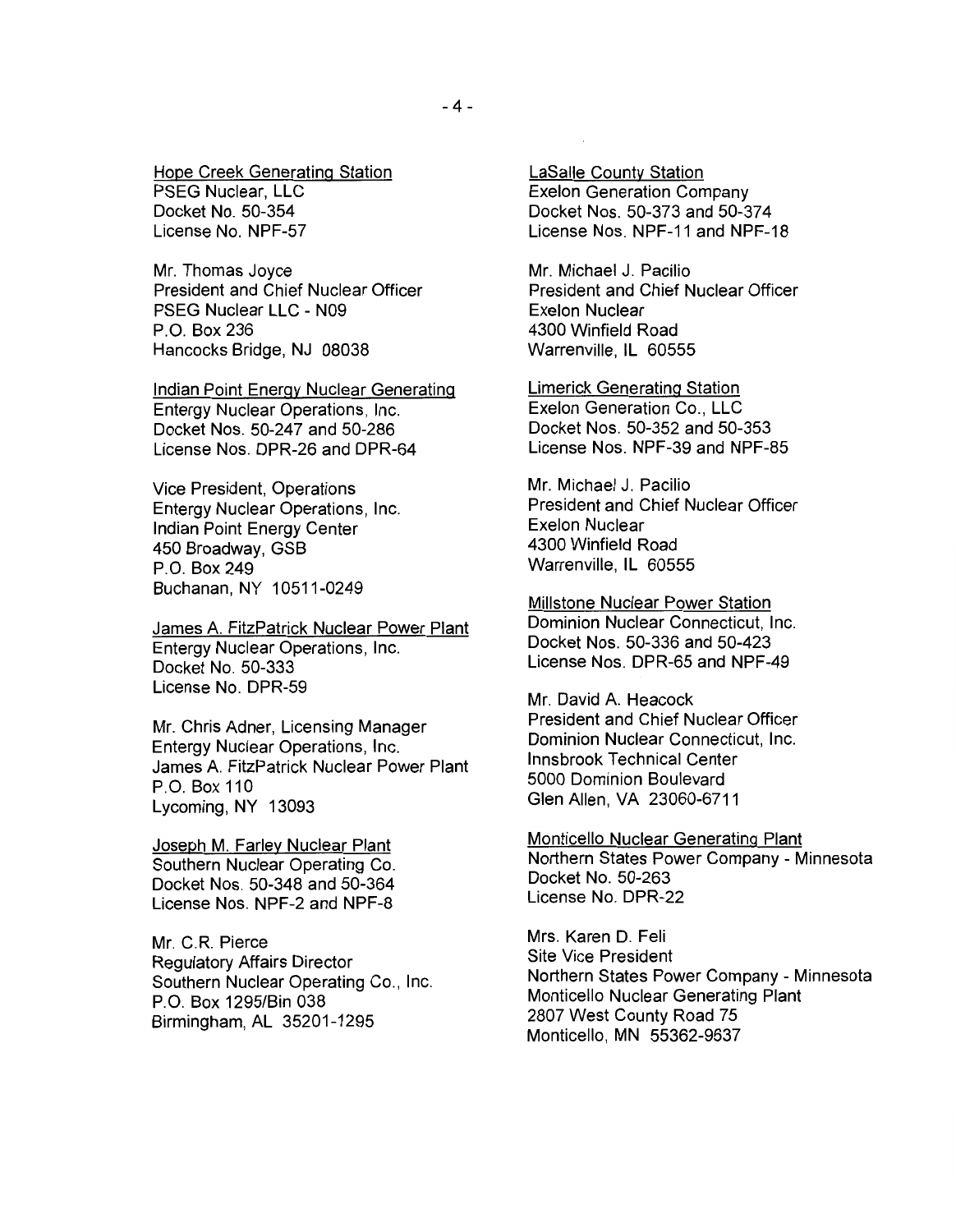Nine Mile Point Nuclear Station Nine Mile Point Nuclear Station, LLC Docket No. 50-220 License No. DPR-63

Mr. Christopher Costanzo Vice President Nine Mile Point Nine Mile Point Nuclear Station, LLC P. 0. Box 63 Lycoming, New York 13093

North Anna Power Station Virginia Electric & Power Co. Docket Nos. 50-338 and 50-339 License Nos. NPF-4 and NPF-7

Mr. David A. Heacock President and Chief Nuclear Officer Virginia Electric & Power Co. lnnsbrook Technical Center 5000 Dominion Boulevard Glen Allen, VA 23060-6711

Oconee Nuclear Station Duke Energy Carolinas, LLC Docket Nos. 50-269, 50-270 and 50-287 License Nos. DPR-38, DPR-47 and DPR-55

Mr. Scott Batson Vice President, Oconee Nuclear Station Duke Energy Carolinas, LLC 7800 Rochester Highway Seneca, SC 29672

Oyster Creek Nuclear Generating Station Exelon Generation Co., LLC Docket No. 50-219 License No. DPR-16

Mr. Michael J. Pacilio President and Chief Nuclear Officer Exelon Nuclear 4300 Winfield Road Warrenville, IL 60555

Palisades Nuclear Plant Entergy Nuclear Operations, Inc. Docket No. 50-255 License No. DPR-20

Vice President, Operations Entergy Nuclear Operations, Inc. Palisades Nuclear Plant 27780 Blue Star Memorial Highway Covert, Ml 49043

Peach Bottom Atomic Power Station Exelon Generation Co, LLC Docket Nos. 50-277 and 50-278 License Nos. DPR-44 and DPR-56

Mr. Michael J. Pacilio President and Chief Nuclear Officer Exelon Nuclear 4300 Winfield Road Warrenville, IL 60555

Perry Nuclear Power Plant FirstEnergy Nuclear Operating Co. Docket No. 50-440 License No. NPF-58

Mr. Ernest J. Harkness Site Vice President - Nuclear - Perry FirstEnergy Nuclear Operating Company Perry Nuclear Power Plant PO Box 97, A290 Perry, OH 44081

Pilgrim Nuclear Power Station Unit No. 1 Entergy Nuclear Operations, Inc. Docket No. 50-293 License No. DPR-35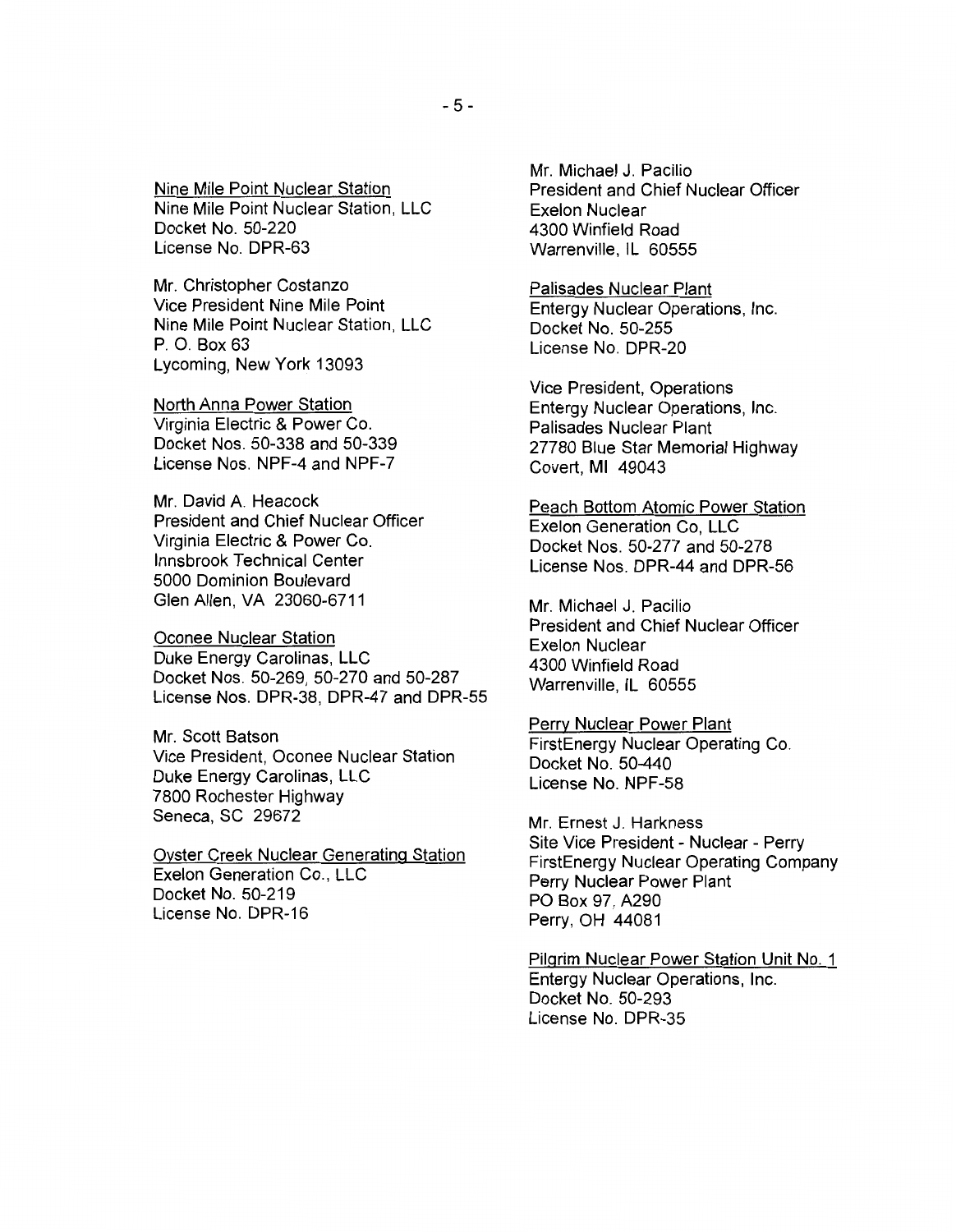Mr. John Dent, Jr. Vice President and Site Vice President Entergy Nuclear Operations, Inc. Pilgrim Nuclear Power Station 600 Rocky Hill Road Plymouth, MA 02360-5508

Point Beach Nuclear Plant NextEra Energy Point Beach, LLC Docket Nos. 50-266 and 50-301 License Nos. DPR-24 and DPR-27

Mr. Eric McCartney Site Vice President NextEra Energy Point Beach, LLC 6610 Nuclear Road Two Rivers, WI 54241-9516

Prairie Island Nuclear Generating Plant Northern States Power Co. -Minnesota Docket Nos. 50-282 and 50-306 License Nos. DPR-42 and DPR-60

Mr. Kevin K. Davison Site Vice President Northern States Power Company-**Minnesota** Prairie Island Nuclear Generating Plant 1717 Wakonade Drive East Welch, MN 55089-9642

Quad Cities Nuclear Power Station Exelon Generation Company Docket Nos. 50-254 and 50-265 License Nos. DPR-29 and DPR-30

Mr. Michael J. Pacilio President and Chief Nuclear Officer Exelon Nuclear 4300 Winfield Road Warrenville, IL 60555

R.E. Ginna Nuclear Power Plant R. E. Ginna Power Plant, LLC Docket No. 50-244 License No. DPR-18

Mr. Joseph E. Pacher Vice President R. E. Ginna Nuclear Power Plant R. E. Ginna Nuclear Power Plant, LLC 1503 Lake Road Ontario, NY 14519

River Bend Station Entergy Operations, Inc. Docket No. 50-458 License No. NPF-47

Vice President, Operations Entergy Operations, Inc. River Bend Station 5485 U.S. Highway 61N St. Francisville, LA 70775

Salem Nuclear Generating Station PSEG Nuclear, LLC. Docket Nos. 50-272 & 50-311 License Nos. DPR-70 and DPR-75

Mr. Thomas Joyce President and Chief Nuclear Officer PSEG Nuclear LLC - N09 P.O. Box 236 Hancocks Bridge, NJ 08038

Seabrook Nuclear Plant NextEra Energy Seabrook, LLC Docket No 50-443 License No. NFP-86

Mr. Kevin Walsh Vice President, Seabrook Nuclear Plant c/o Mr. Michael O'Keefe NextEra Energy Seabrook, LLC P.O. Box 300 Seabrook, NH 03874

Sequoyah Nuclear Plant Tennessee Valley Authority Docket Nos. 50-327 and 50-328 License Nos. DPR-77 and DPR-79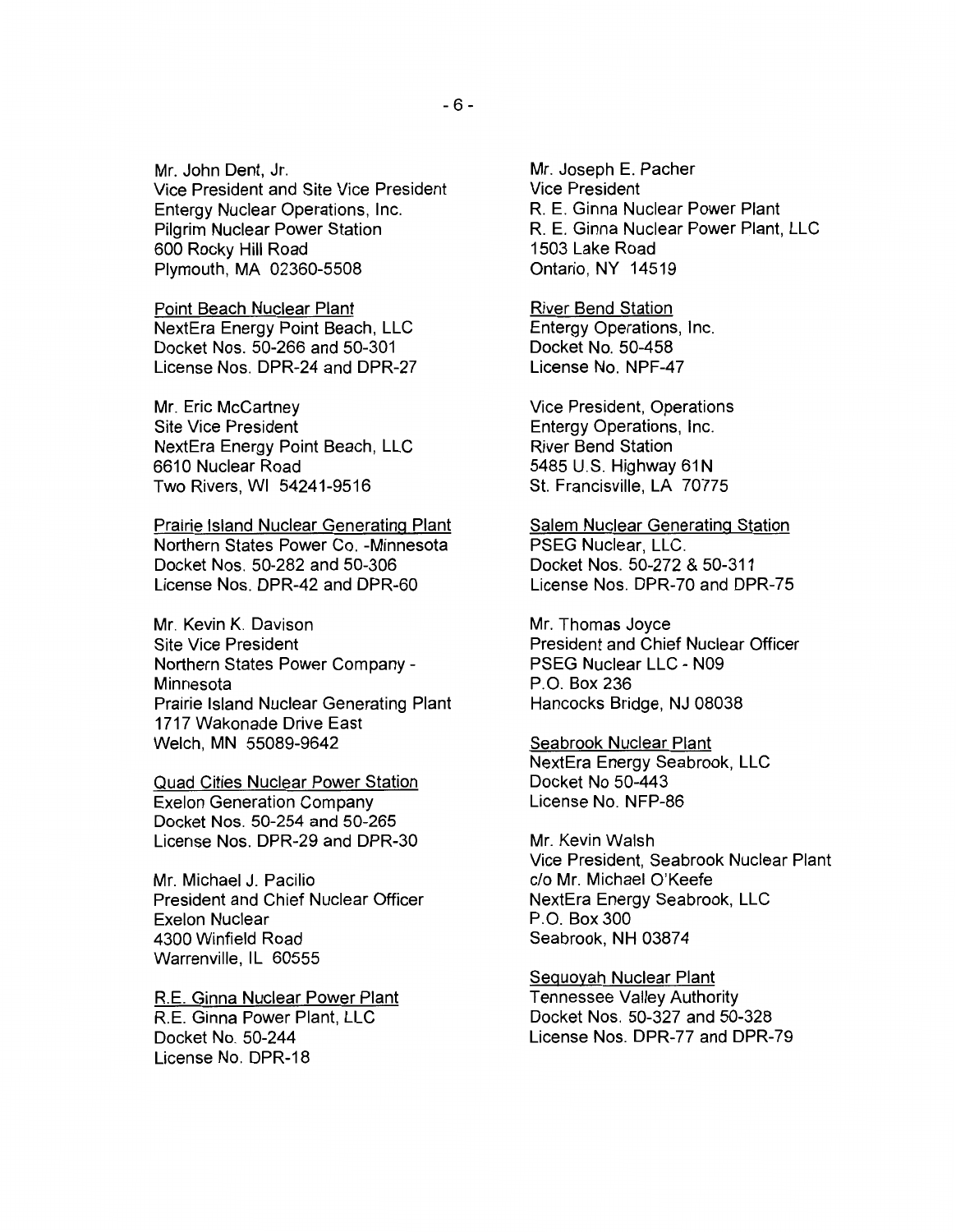Mr. Joseph W. Shea Vice President, Nuclear Licensing Tennessee Valley Authority 1101 Market Street LP 3D-C Chattanooga, TN 37402

## Shearon Harris Nuclear Power Plant

Duke Energy Progress, Inc. Docket No. 50-400 License No. NPF-63

Mr. Ernest J. Kapopoulos, Jr. Vice President Shearon Harris Nuclear Power Plant 5413 Shearon Harris Rd New Hill, NC 27562-0165

South Texas Project STP Nuclear Operating Company Docket Nos. 50-498 and 50-499 License Nos. NPF-76 and NPF-80

Mr. Dennis L. Koehl President and CEO/CNO STP Nuclear Operating Company South Texas Project Electric Generating Station P.O. Box 289 Wadsworth, TX 77483

St. Lucie Plant Florida Power and Light Company Docket Nos. 50-335 and 50-389 License Nos. DPR-67 and NPF-16

Mr. Mano Nazar Executive Vice President and Chief Nuclear Officer NextEra Energy P. 0. Box 14000 700 Universe Boulevard Juno Beach, FL 33408-0420

**Surry Power Station** Virginia Electric & Power Company Docket Nos. 50-280 and 50-281 License Nos. DPR-32 and DPR-37

Mr. David A. Heacock President and Chief Nuclear Officer, Dominion Nuclear Virginia Electric & Power Company 5000 Dominion Blvd. Glen Allen, VA 23060

Susquehanna Steam Electric Station PPL Susquehanna, LLC Docket Nos. 50-387 and 50-388 License Nos. NPF-14 and NPF-22

Mr. Timothy S. Rausch Senior Vice President and Chief Nuclear Officer PPL Susquehanna, LLC 769 Salem Boulevard NUCSB3 Berwick, PA 18603-0467

Three Mile Island Nuclear Station Exelon Generation Company, LLC. Docket No. 50-289 License No.

Mr. Michael J. Pacilio President and Chief Nuclear Officer Exelon Nuclear 4300 Winfield Road Warrenville, IL 60555

Turkey Point Nuclear Generating Station Florida Power & Light Company Docket Nos. 50-250 & 50-251 License Nos. DPR-031 and DPR-41

Mr. Mano Nazar Executive Vicep President and Chief Nuclear Officer NextEra Energy P. 0. Box 14000 Juno Beach, FL 33408-0420

Vermont Yankee Nuclear Power Station Entergy Nuclear Operations Docket No. 50-271 License No. DPR-28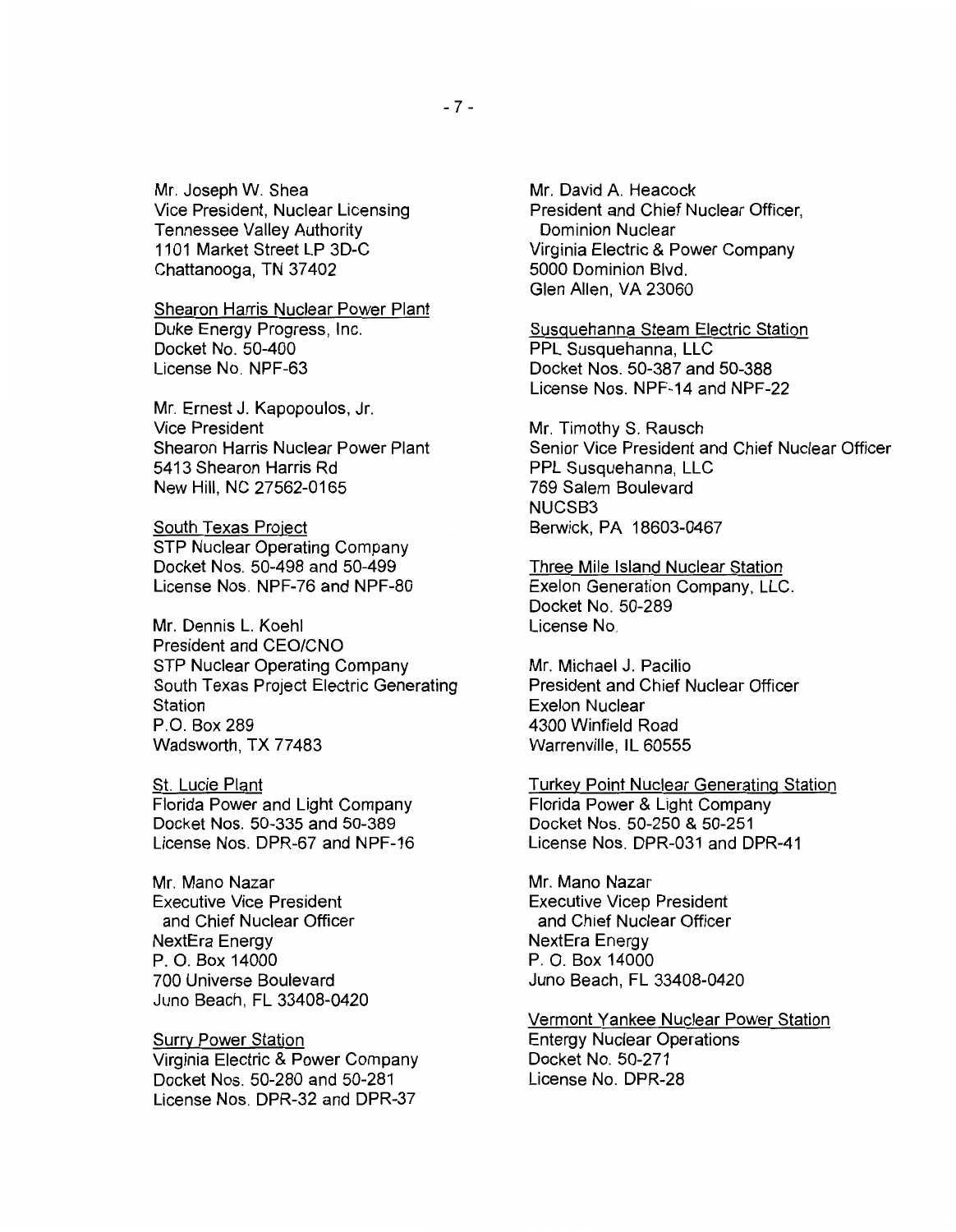Vice President, Operations Entergy Nuclear Operations, Inc. Vermont Yankee Nuclear Power Station P.O. Box 250 Governor Hunt Road Vernon, VT 05354

Virgil C. Summer Nuclear Station South Carolina Electric & Gas Company Docket No. 50-395 License No. NPF-12

Mr. Thomas D. Gatlin, Vice President Nuclear Operations South Carolina Electric & Gas Company Virgil C. Summer Nuclear Station Post Office Box 88, Mail Code 800 Jenkinsville, SC 29065

Vogtle Electric Generating Plant Southern Nuclear Operating Company, Inc. Docket Nos. 50-424 & 50-425 License Nos. NPF-68 and NPF-81

Mr. C. R. Pierce Regulatory Affairs Director Southern Nuclear Operating Co., Inc. P. O. Box 1295 / Bin 038 Birmingham, AL 35201-1295

Waterford Steam Electric Station Entergy Operations, Inc. Docket No. 50-382 License No. NPF-38

Vice President, Operations Entergy Operations, Inc. Waterford Steam Electric Station, Unit 3 17265 River Road Killona, LA 70057-0751

Watts Bar Nuclear Plant Tennessee Valley Authority Docket Nos. 50-390 & 50-391 License Nos. NPF-90

Mr. Joseph W. Shea Vice President, Nuclear Licensing Tennessee Valley Authority 1101 Market Street, LP 3D-C Chattanooga, TN 37 402-2801

William B. McGuire Nuclear Station Duke Energy Carolinas, LLC Docket Nos. 50-369 and 50-370 License Nos. NPF-9 and NPF-17

Steven D. Capps Duke Energy Carolinas, LLC McGuire Nuclear Station 12700 Hagers Ferry Road Huntersville, NC 28078-8985

Wolf Creek Generating Station Wolf Creek Nuclear Operating Corporation Docket No. 50-482 License No. NPF-42

Mr. Adam C. Heflin President, Chief Executive Officer, and Chief Nuclear Officer Wolf Creek Nuclear Operating Corporation P.O. Box 411 Burlington, KS 66839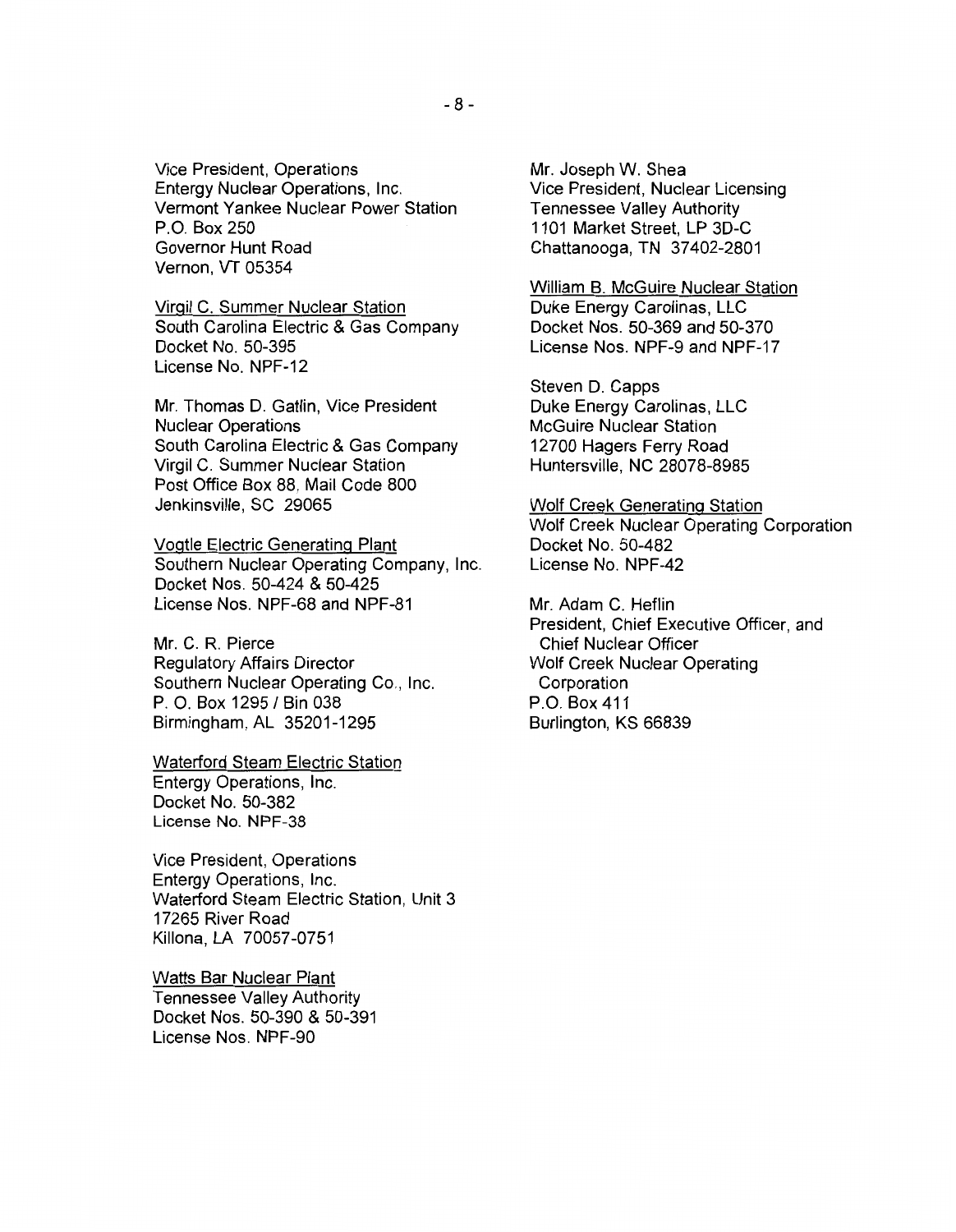with stakeholders in the near future as part of the development of any revised guidance documents. Given the generic nature of the limited-scope evaluations, it is expected that these evaluations will be completed for plants within the next two years.

This letter transmits the NRC staff's results of the seismic hazard submittals for the purposes of screening and prioritizing the plants. It does not convey the staff's final determination regarding the adequacy of any plant's calculated hazard. As such, the NRC staff will continue its review of the submitted seismic hazard re-evaluations, and may request additional plant-specific information to support this review. The staff has placed a high priority on this review for the early identification of issues that might adversely affect each licensee's seismic risk evaluations. Initial interactions with licensees will occur as soon as practicable. The NRC staff plans to issue a staff assessment on the re-evaluated seismic hazard once each review is completed in approximately 12 to 18 months.

If you have any questions on this matter, please contact your NRC licensing Project Manager.

Sincerely,

/RA by Jennifer Uhle for/

Eric J. Leeds, Director Office of Nuclear Reactor Regulation

Enclosures:

- 1. Glossary of Evaluations
- 2. Screening and Prioritization Results
- 3. List of Licensee March 2014 Re-evaluated Seismic Hazard Submittals
- 4. List of Addressees

| NRO/DSEA/RGS2/BC<br>NRR/JLD/D<br>NRR/JLD/PMB/BC<br>NRR/JLD/LA<br><b>OFFICE</b><br>NRR/JLD/PMB/PM<br>DSkeen<br>MMitchell<br>SLent<br>DJackson<br><b>NAME</b><br><b>NDiFrancesco</b><br>05/05/2014<br>05/06/2014<br>04/30/2014<br><b>DATE</b><br>04/22/2014<br>04/22/2014<br>NRR/D<br><b>OFFICE</b><br>NRR/DORL/D<br>OGC<br>NRO/DSEA/D<br><b>MEvans</b><br>EWilliamson<br>ELeeds (JUhle for)<br><b>NAME</b><br><b>SFlanders</b><br>05/06/2014<br>05/02/2014<br>05/9/2014<br><b>DATE</b><br>05/06/2014 | * Via E-mail<br><b>ADAMS Accession No.: ML14111A147</b> |  |  |  |  |  |
|-----------------------------------------------------------------------------------------------------------------------------------------------------------------------------------------------------------------------------------------------------------------------------------------------------------------------------------------------------------------------------------------------------------------------------------------------------------------------------------------------------|---------------------------------------------------------|--|--|--|--|--|
|                                                                                                                                                                                                                                                                                                                                                                                                                                                                                                     |                                                         |  |  |  |  |  |
|                                                                                                                                                                                                                                                                                                                                                                                                                                                                                                     |                                                         |  |  |  |  |  |
|                                                                                                                                                                                                                                                                                                                                                                                                                                                                                                     |                                                         |  |  |  |  |  |
|                                                                                                                                                                                                                                                                                                                                                                                                                                                                                                     |                                                         |  |  |  |  |  |
|                                                                                                                                                                                                                                                                                                                                                                                                                                                                                                     |                                                         |  |  |  |  |  |
|                                                                                                                                                                                                                                                                                                                                                                                                                                                                                                     |                                                         |  |  |  |  |  |

Distribution: See next page

**OFFICIAL RECORD COPY**